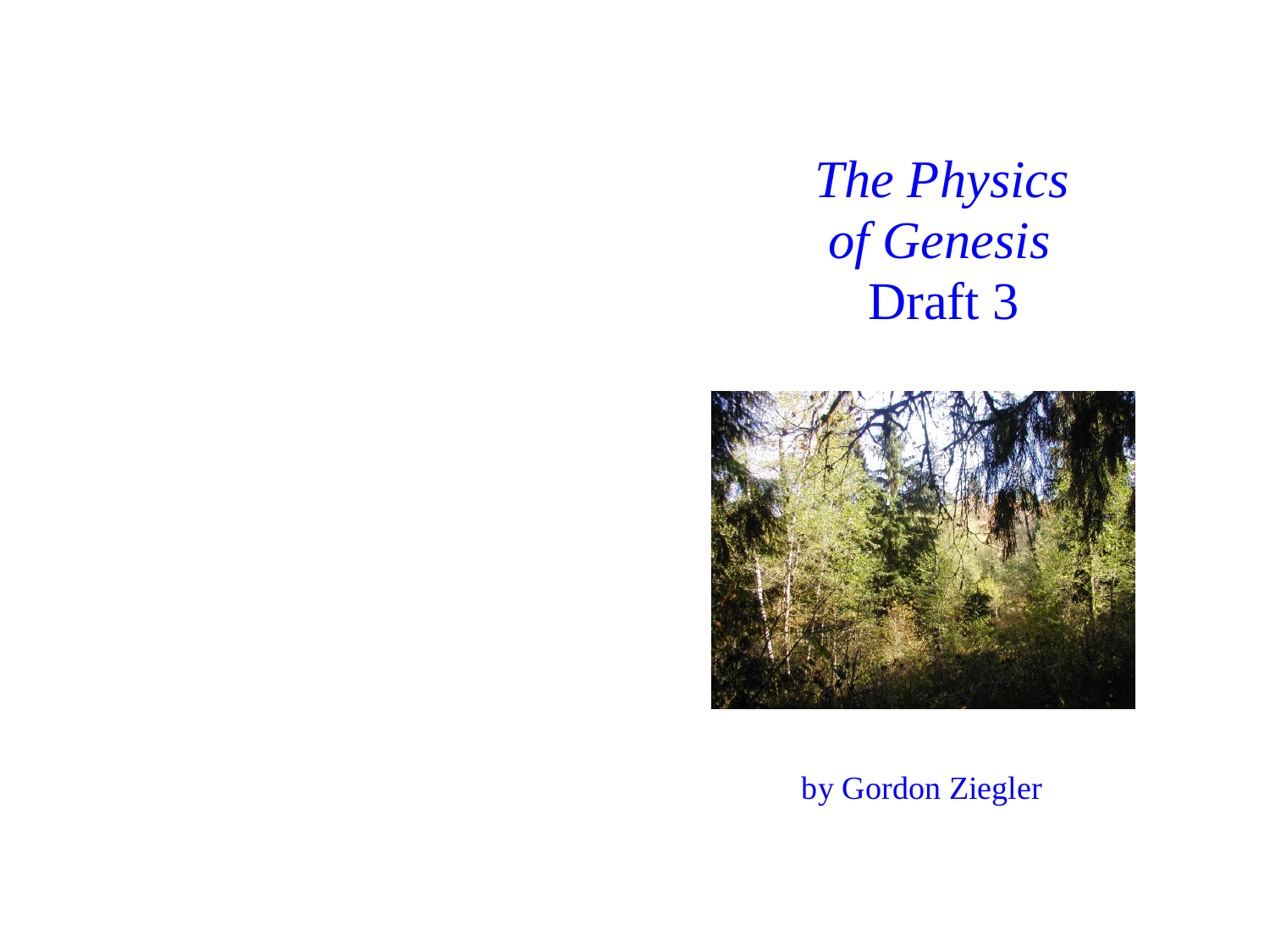About the cover: Autumn scene from The Watershed Park on Henderson Boulevard in Olympia, WA USA October 26, 2007, taken by an anonymous friend of the author. Design by the author, Gordon L. Ziegler. Autumn with falling leaves is a phenomenon after the fall of man, and is discussed in *Does God Really Love Us?* and this book by the author, using the science derived in *Electrino Physics* by the author.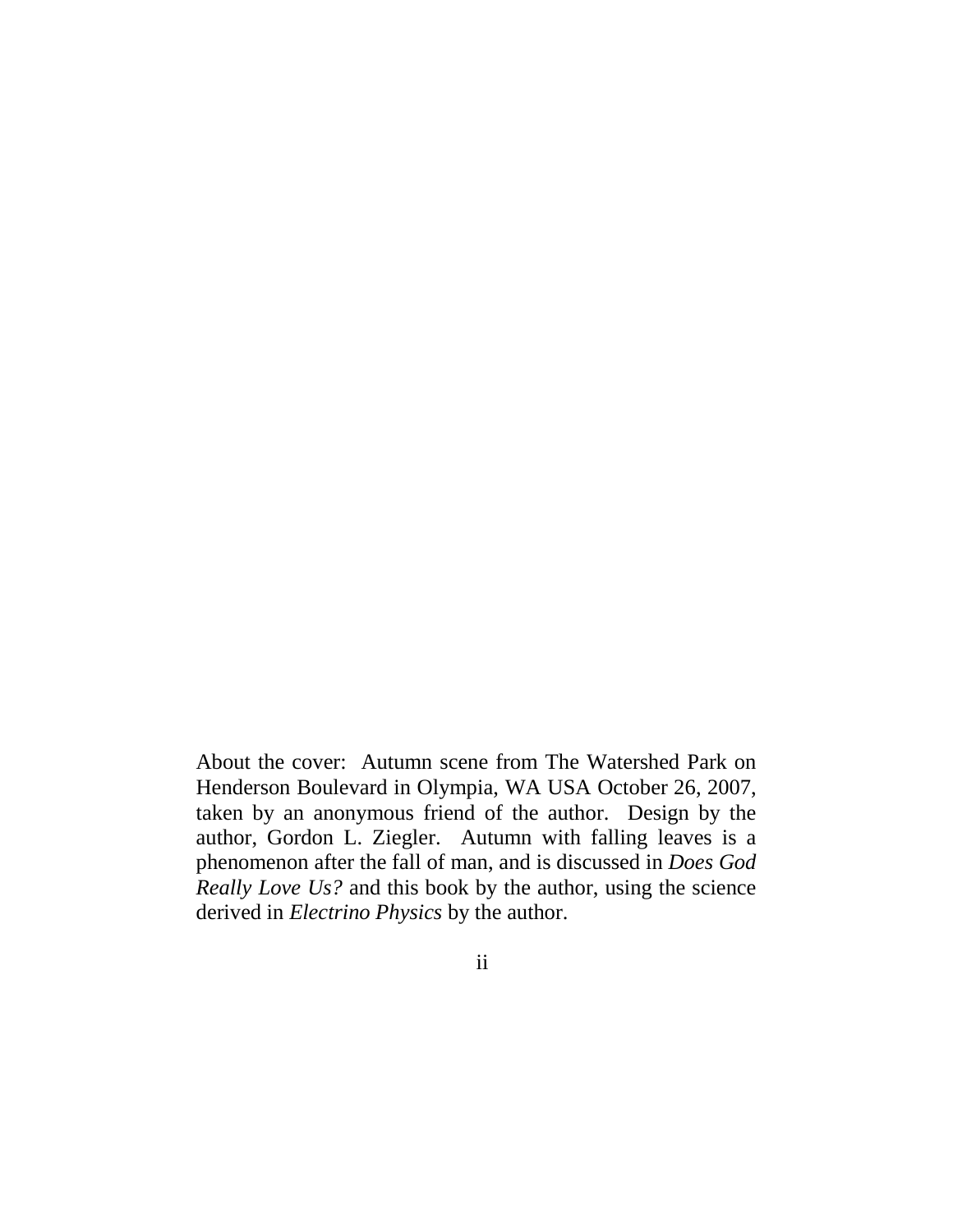*The Physics of Genesis* Draft 3

by Gordon Ziegler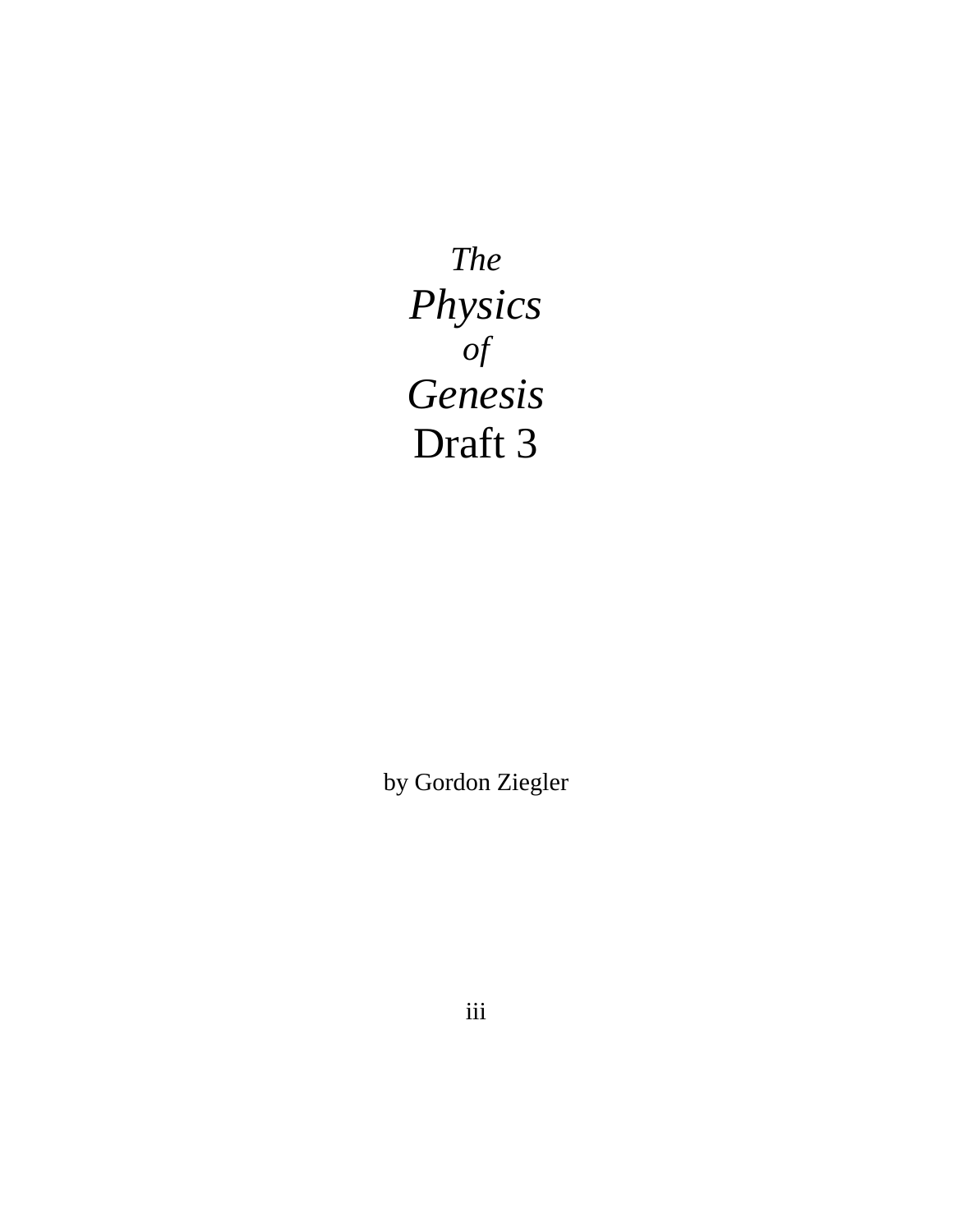# *The Physics of Genesis* Draft 3

© 2007 Gordon L. Ziegler © 2013 Gordon L. Ziegler © 2014 Gordon L. Ziegler

All rights reserved.

Last revised December 24, 2014

Unless otherwise noted, all Scripture references are from the King James Version (KJV) of the Bible.

Author: Gordon L. Ziegler P.O. Box 1162 Olympia, WA 98507-1162 USA [ben\\_ent100@comcast.net](mailto:ben_ent100@comcast.net)

iv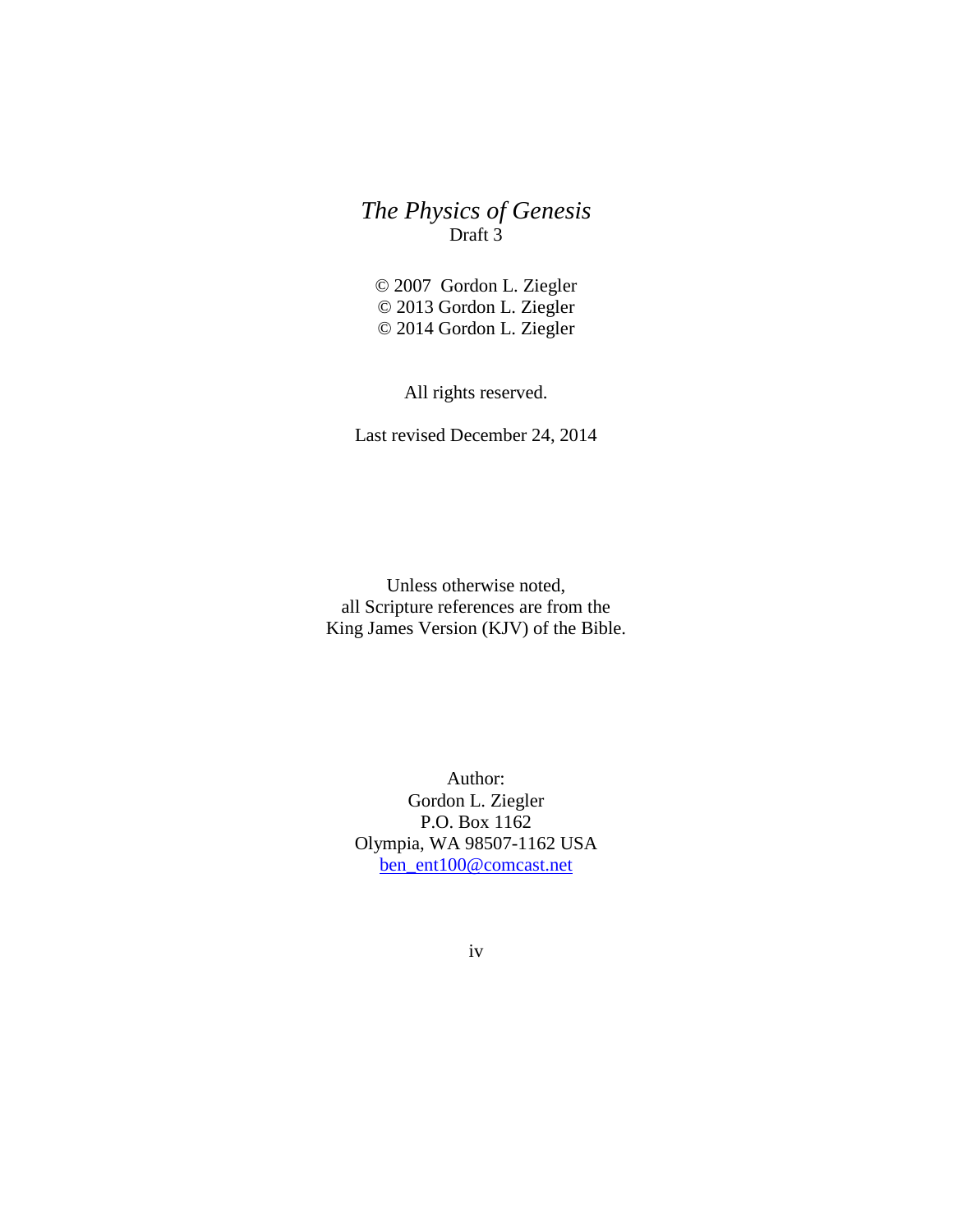#### Preface

I wrote *Electrino Physics* with as few references to God and the Bible as possible, to be in the physics tradition, and so as not to offend physicists. But for many years I dreamed of writing a book named *The Physics of Genesis*. I longed to apply the origin relating calculations I was making in the Electrino Fusion Model of Elementary Particles to the scientific discussion of the origin concepts in the Bible book of Genesis.

For 24 years this book simmered in the back of my mind. But here it is!—a third draft of it.

The book starts with a brief summary of the model in *Electrino Physics*, but then shows from the calculations the omnipresence, the immortality, and the extreme wisdom of the One or Ones that originated and sustained and sustains the Universe. From other calculations I show the extreme improbability of the origin of the Universe in a Big Bang of pair production of particles. I show the truth of the Bible regarding the nature of the smallest particles. Things that the ancient Bible writers could not know and understand from the then current physical theory are revealed in the Bible—showing the Bible to be the inspired Word of God. "In the beginning God created the heaven and the earth" is now not myth, fable, legend, or falsehood—it is good science.

Genesis not only tells of the creation of the Universe and this earth, it tells of the fall of man and the great changes that brought to this earth. The discovery of how to reverse the order to disorder arrow in the second law of thermodynamics, related in *Electrino Physics*, sheds light on what apparently happened in the transition from pre-fall to post-fall earth, why God allowed the changes, and how God designs to reverse the damage, now, through science (see *Does God Really Love Us?* by myself).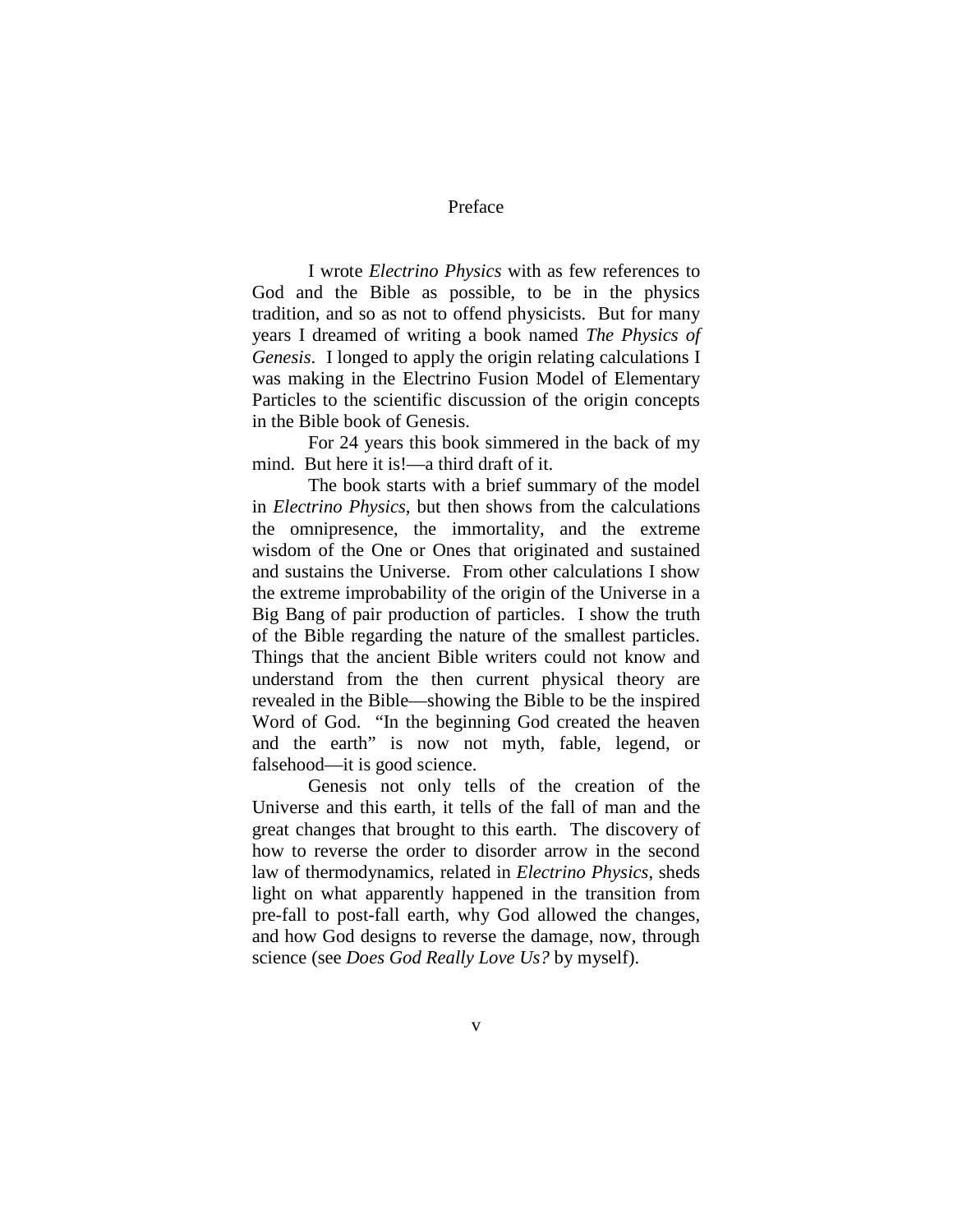This book concludes with the question, "How do you see it now?" The reader is invited to reflect on which model of physics best fits the needs of humanity.

Gordon L. Ziegler, December 12, 2014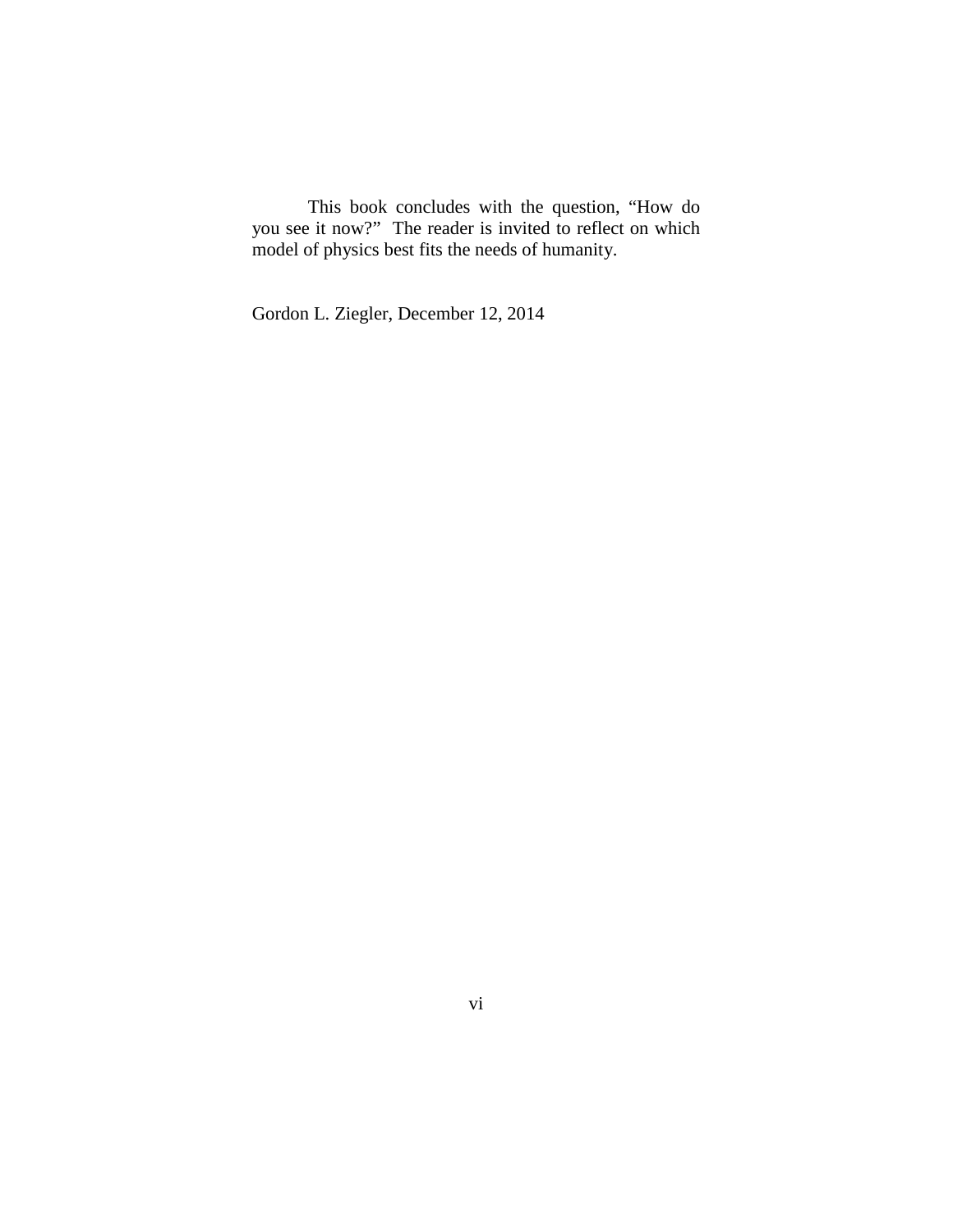# Contents

| <b>Chapter</b>                                       | Page |
|------------------------------------------------------|------|
|                                                      |      |
|                                                      |      |
| 2.                                                   |      |
|                                                      |      |
|                                                      |      |
|                                                      |      |
|                                                      |      |
|                                                      |      |
|                                                      |      |
| Speaking Worlds into Existence  15<br>C.             |      |
|                                                      |      |
|                                                      |      |
| The Improbability of the Big Bang 19<br>5.           |      |
| б.<br>7.                                             |      |
| Reversing the Second Law of Thermodynamics  23<br>8. |      |
|                                                      |      |
| B. Reversing the Second Law of Thermodynamics .23    |      |
| 9.                                                   |      |
|                                                      |      |
|                                                      |      |
|                                                      |      |
|                                                      |      |
|                                                      |      |
| "Raising up the foundations of many                  |      |
|                                                      |      |
|                                                      |      |
|                                                      |      |
|                                                      |      |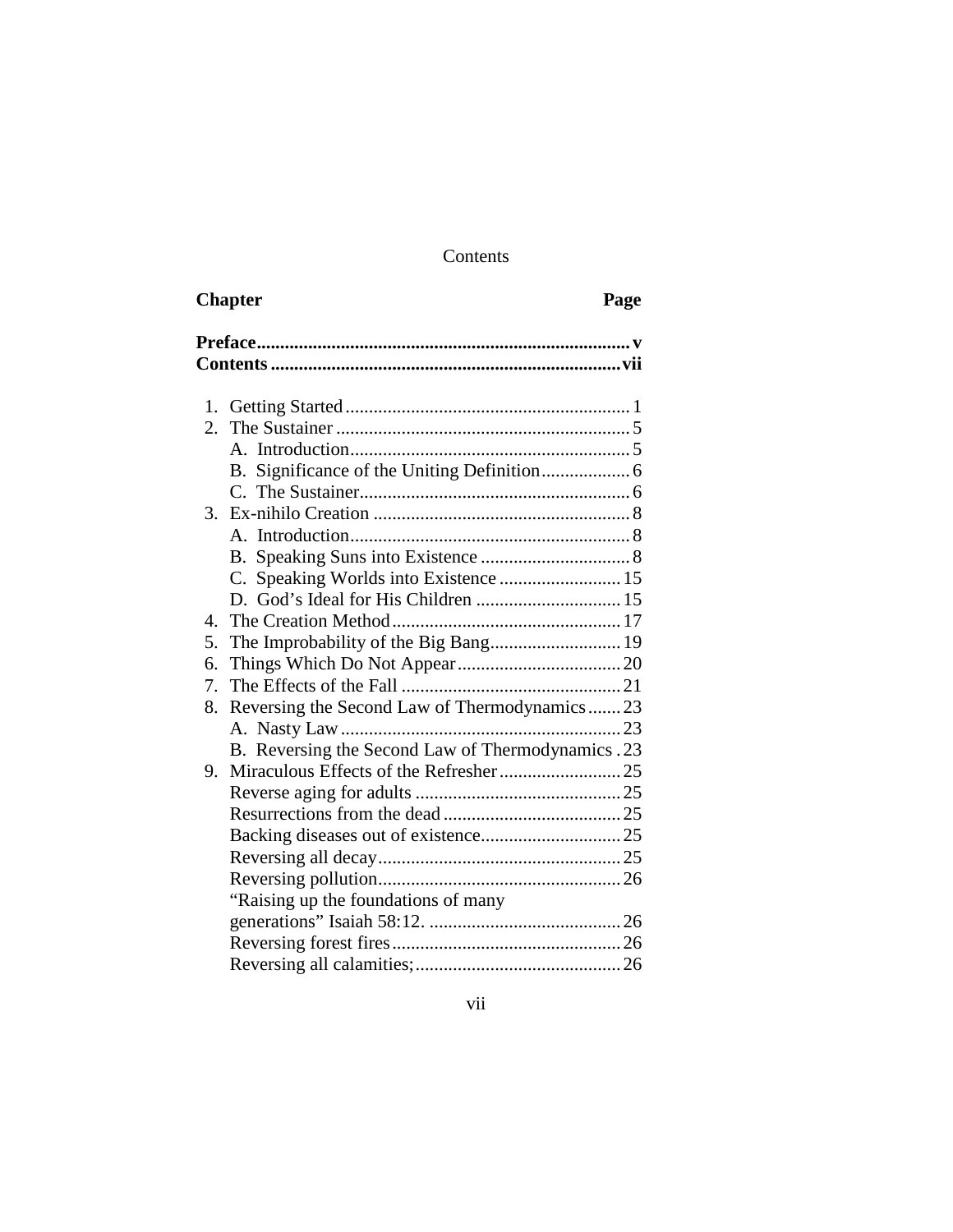| "Making wars to cease to the end of the earth." Psalm |  |  |
|-------------------------------------------------------|--|--|
|                                                       |  |  |
| Removing sinful propensities from people, including   |  |  |
|                                                       |  |  |
|                                                       |  |  |
| Making possible and efficient Clean Energy            |  |  |
|                                                       |  |  |
| The blessings of the Refresher are endless26          |  |  |
|                                                       |  |  |
|                                                       |  |  |
|                                                       |  |  |
|                                                       |  |  |
|                                                       |  |  |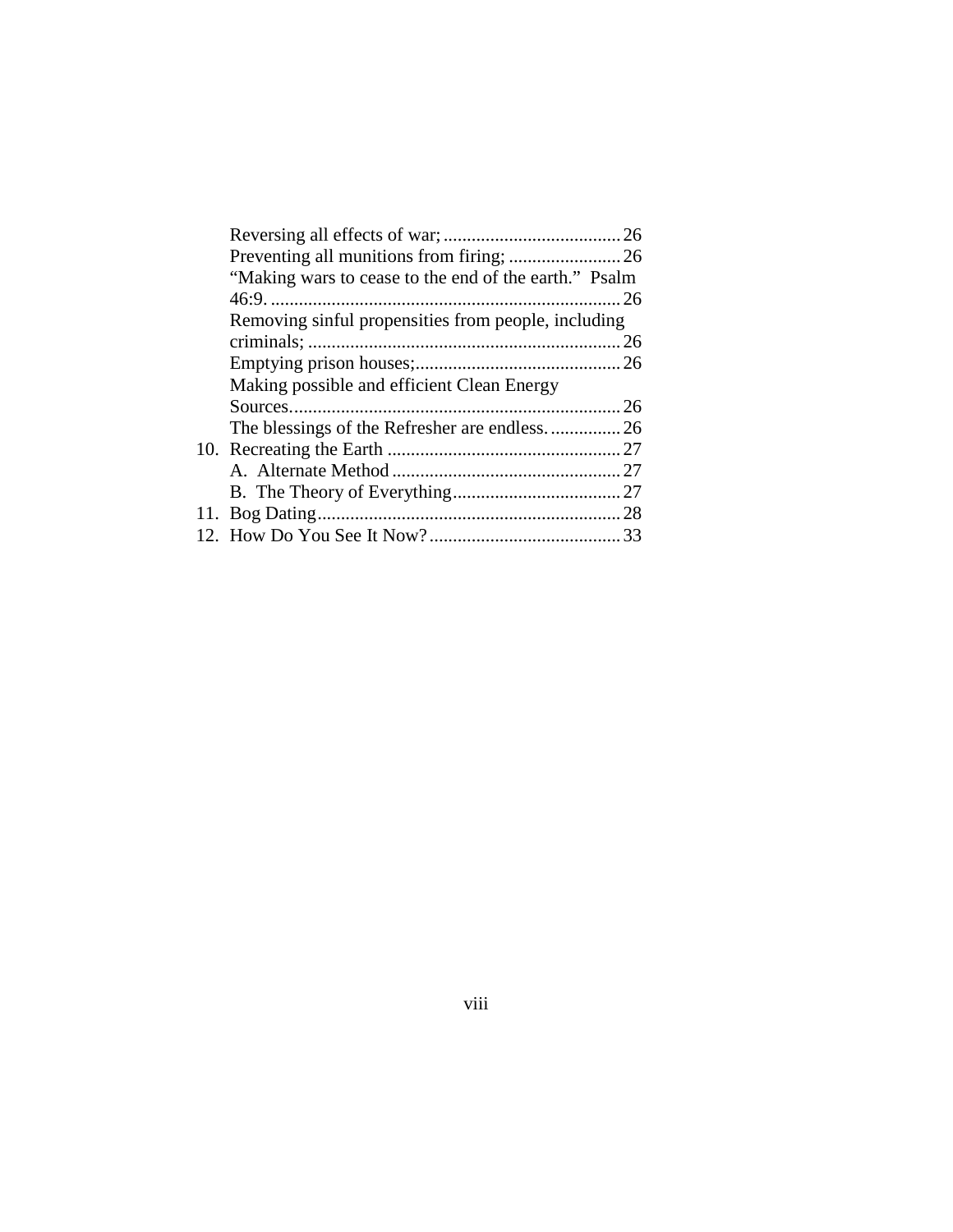# Getting Started

The year was 1957. The date was October 4. The Soviet Union surprised the United States and the West by being the first to put an artificial satellite into space—Sputnik. That event precipitated fear and panic in some parts of the world, like the Philippines. People thought Russia was more powerful than the United States, and they feared Russian domination and persecution.

American mathematicians and physicists also were alarmed at the American lag behind Russian technology and science. The mathematicians and physicists did their best to alleviate the situation by redesigning texts for students. They wanted them not to get bogged down in needless memorization. The educators wanted to give a coherent, but concise ordered summary of physics research, and to elicit imagination, intuition, and creativity in science research, so the students would make discoveries in science. The Physical Science Study Committee were authors of *PSSC Physics*, a high school physics text, which was the first physics text studied by this present author. The author had an exceedingly inspiring math and physics teacher, Robert R. Ludeman, at Upper Columbia Academy, near Spokane, Washington USA. The author's brain was filled with the centuries-long contest between wave and particle in the nature of light, and the final dual synthesis of those concepts in the current science, quantum mechanics.

By the way, February 1, 1958 the United States launched its first satellite 'Explorer.' The Filipinos jumped for joy, they were so happy. But the physics quest of the millennium was already started in the events previously described.

 The author studied *PSSC Physics* the school year 1963-1964. By April 1964, the author had an intuitive leap—that there was an aether after all (Einstein notwithstanding). This he based on several evidences. One group of evidences was the results of several experiments testing for Special Relativity (see *Electrino Physics*, Chapter 2). Another evidence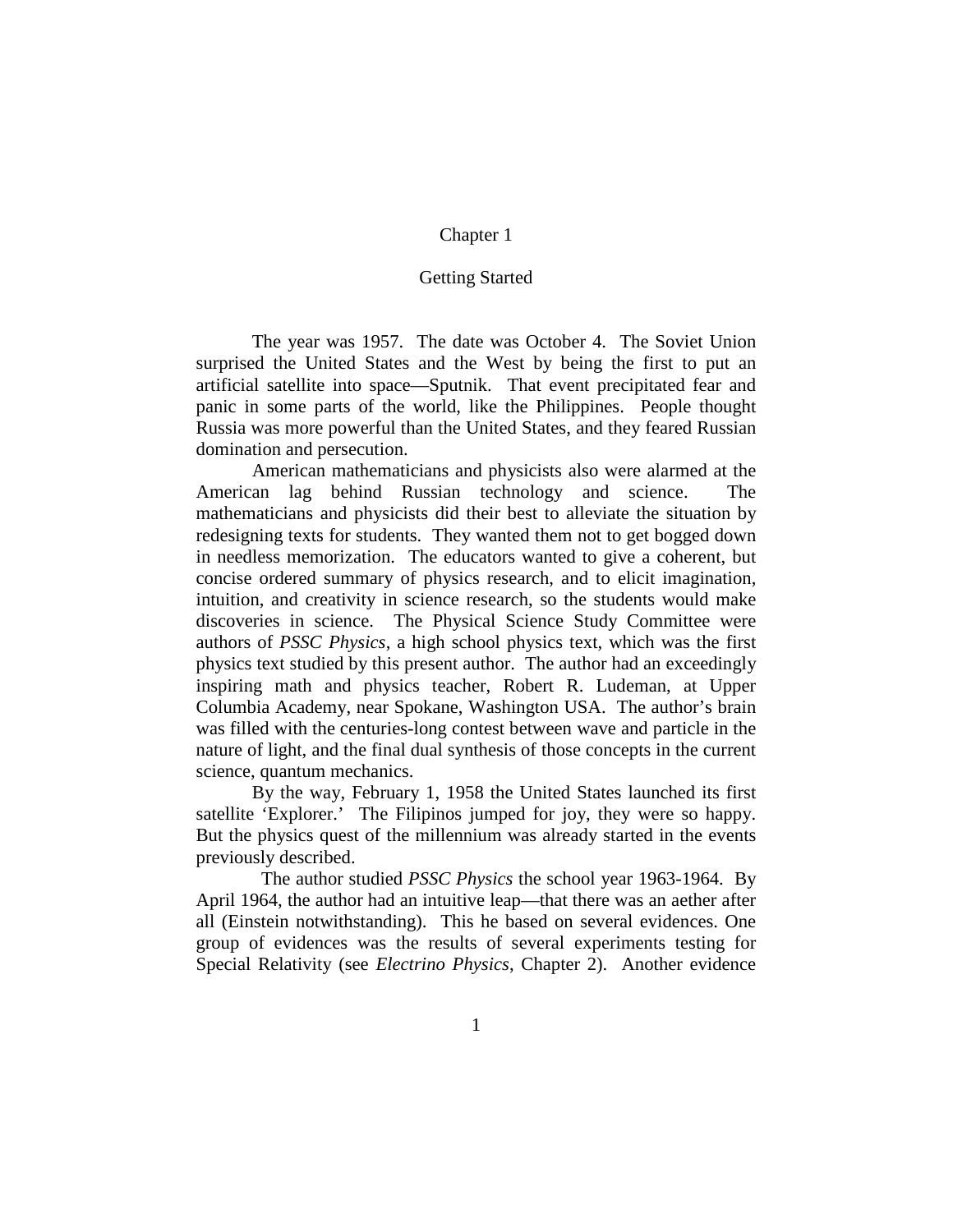was the next thing to be expected from the pattern established by the centuries of the wave-particle controversy, followed by the dual model of light and matter. But a more influential evidence was the Bible itself: Einstein taught that nothing could go faster than the speed of light. But Daniel 9 recorded a prayer that can be read in five minutes—Gabriel was said to start flying from heaven at the beginning of that prayer, arriving on earth to interrupt Daniel's prayer at the conclusion of the prayer. Heaven is not in this solar system. It must be a minimum of several light years away—maybe much more. At any rate, Gabriel had to fly much faster than the speed of light for the Daniel 9 account to be true.

Some have said, "but angels are spirits, not flesh and bone. Maybe things material like flesh and bone cannot travel faster than the speed of light." Jesus' own experience answers this objection. On the morning of the resurrection, Jesus ascended to the Father in heaven, but descended to meet with the disciples on the road to Emmaus and in the Upper Room that evening. He later explained that "a spirit hath not flesh and bones, as ye see me have." Luke 24:39. Jesus had flesh and bones even after his resurrection. It did not take Jesus years to fly to heaven and back. Jesus flew faster than the speed of light (Einstein notwithstanding). When some of his classmates and teachers were swayed by Einstein's popular Theory of Relativity, and his own stand was unpopular, the author never vacillated from his concept arrived at that April, 1964—that there was an aether after all, and Einstein's Theory of Relativity was partially in error. At the young age of 17 he aspired to be the one to derive relativity in an aether. He did not realize that Hendrick Antoon Lorentz already derived it, even before Einstein's theory, and that in Lorentz's theory, the speed of light barrier was no problem. In 1977 the author derived relativity in an aether himself.

In 1969-1970 the author first wrote a summary of the centuries old wave-particle controversy over the nature of light in a religious text, *The Black Box of Time*. In 1990 he adapted that chapter as the beginning chapter of a precursor manuscript of *Electrino Physics*. That manuscript consolidated also *Relativity in an Aether*, 1977, and *Manipulating Gravity and Inertia in a New Model of the Universe*, 1982.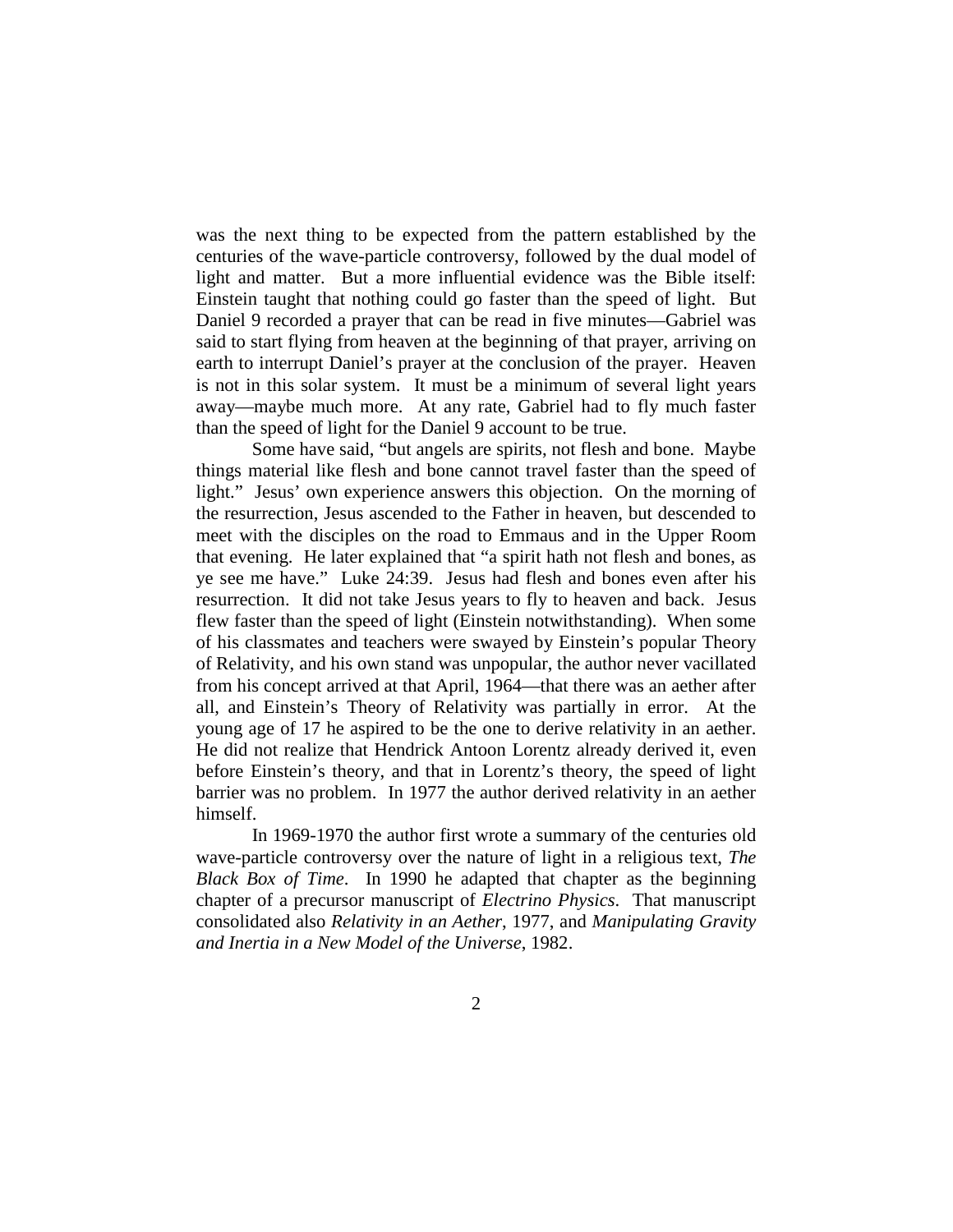In 1990 the author realized it was not "relativity in an aether" precisely, but "quasi-relativity in an aether" (relativity up to a point). In the main, the principles of relativity and equivalence hold true, but in the absolute, both principles are false, which facts are demonstrated by the thought experiments propounded by the author in *Electrino Physics*, Chapter 2. In that chapter and Chapter 3, the author derives "Special Quasi-Relativity in an Aether" from first principles. The author shows that aether special relativity is in harmony with observations at typical angles of observation, but varies greatly from the expected in other configurations—and why that was never detected before.

*Electrino Physics*, Chapters 2 and 3, shows that the famous Lorentz Transformations can be derived from first principles in an aether system. The connection is stronger in this model to the Galilean Transformation than in Einstein's derivation. Special Quasi-Relativity in an Aether is in harmony with all the tests and observations relative to Special Relativity.

*Electrino Physics*, Chapter 4, shows that General Quasi-Relativity in an Aether derives easily from Special Quasi-Relativity in an Aether through putting the gravitational escape velocity transformation in the radius of the spherical coordinates of the Lorentz Line Element, arriving at the Schwarzschild Line Element. The Schwarzschild Line Element is employed in Einstein's General Theory of Relativity. And from it most tests for General Relativity can be calculated. Numerically "General Quasi-Relativity in an Aether" is the same as "General Theory of Relativity," except that there is an exciting explanation of the 3 term in the equation for the perihelic shift of Mercury in the aether model. The 3 is not just the way the equations turn out, it shows that there is an orbital component to aether motion, which, by the way, was the very thing Michelson and Morley tried to measure in their watershed experiment.

*Electrino Physics,* Chapter 5, demonstrates that our failure to have a model of gravity and inertia is the fault of Einstein's aether-less Theory of Relativity. With an aether, deriving a model of them is straight forward—uniting them in one formula is easy. This chapter gives us hope that mankind may develop inertia-less and gravity-free craft.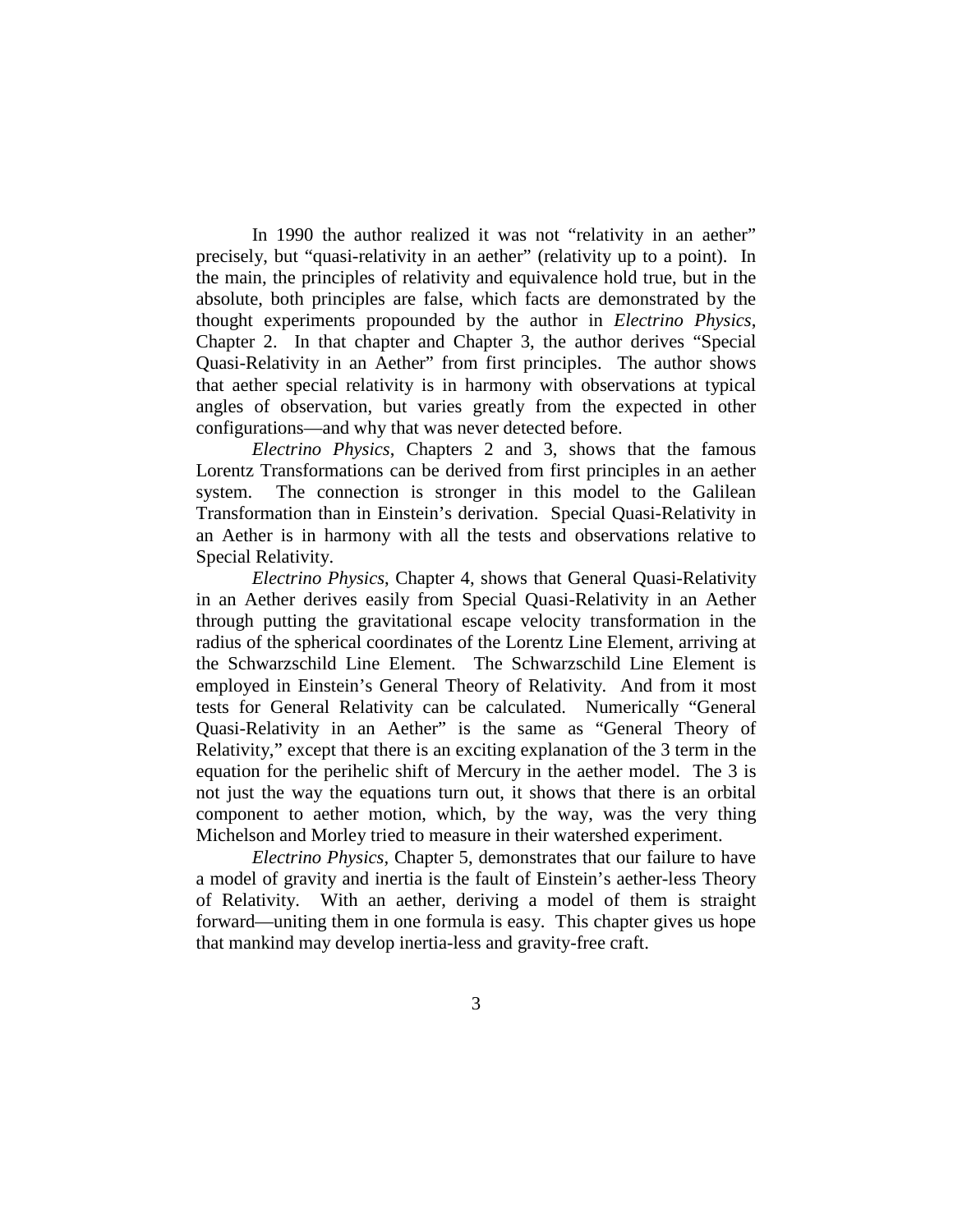In *Electrino Physics* Chapter 6, mathematical models of electrons and photons are calculated from first principles. Up until now, uniting Special and General Relativity in particle physics has been seen to be as difficult as uniting fire and ice. In the aether model, however, Special Quasi-Relativity in an Aether and General Quasi-Relativity in an Aether are exact fits in the model calculations. But that is only if fracton charges come in  $\pm$  e,  $\pm$  e/2,  $\pm$  e/4, and  $\pm$  e/8 (as in the Electrino Hypothesis), not in  $\pm$  2e/3 and  $\pm$  e/3 (as in the Quark Hypothesis). In Appendix B of *Electrino Physics*, the structures are induced for every known particle. There is no need for quarks and gluons in this model. Appendix A gives an example how Appendix B structures can be utilized in a new method of balancing particle decays called chonomics—giving the chonomics for leptons.

Chapter 7 of *Electrino Physics* presents a Unified Field Theory which unites six forces and the weak force, which is the sum of an infinite number of interactions—which were identified and formalized in a paper, G. L. Ziegler, "A New Way to Calculate Electron and Muon g/2-factors," *Galilean Electrodynamics*, Vol. 17, No.1, January/February 2006. An alternate method of calculating the same things is in Chapter 8 of *Electrino Physics*—calculated when the author doubted electrinos could orbit faster than the speed of light, which is theorized in Chapter 21. Both calculations may be useful for research. The unification in Chapter 7 comes largely in unification of a set of pairs of forces. To one person, there are "an obscene number of forces" in this model. But they are all united to one parent force in this model—gravity. They all play distinct roles which can be calculated. The author has spent years collecting these forces, distinguishing them from other similar forces.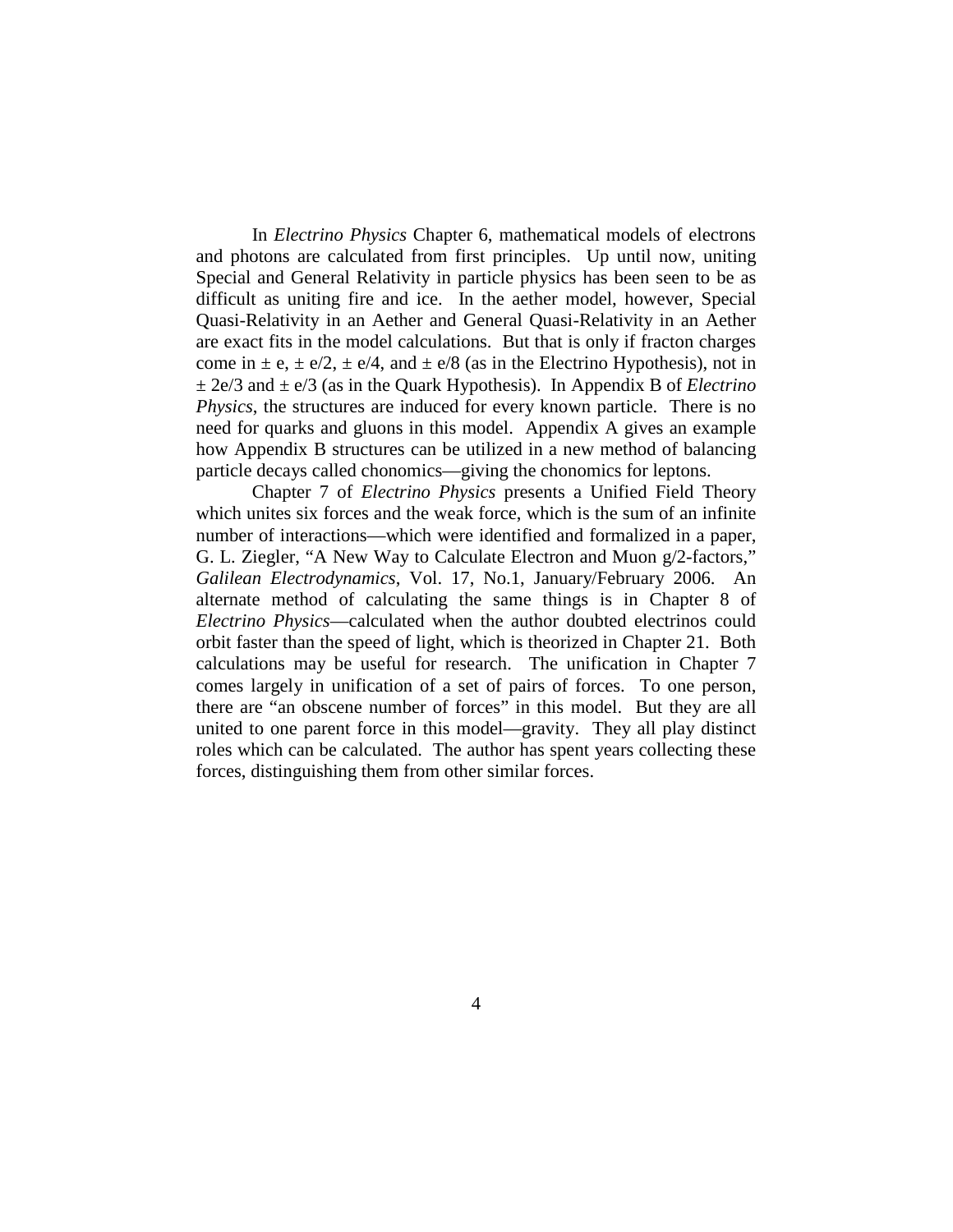# THE SUSTAINER

# A. Introduction

In *Electrino Physics* Chapters 1-7, a model of physics—a Grand Unification Theory (GUT)—is developed based upon seven postulates and one ad hoc hypothesis (number 6). In Chapter 8 a sweeping unification is made of forces and systems with only two postulates—the parsimony principle and a formula predicting strong mass due to relativity. (See equation (2-1) below.) After the writing of that chapter, the author discovered he needed a third input into his system—the mass of the electron or the ratios of the radii in the relativistic inner frame and nonrelativistic outer frames of particles. That cannot be derived, but must be input into the system. But, at any rate, one formula stood out in that chapter:

$$
\frac{0 \text{arbitrary mass unit}}{0} \equiv M_0(\text{arb}.ma.u.). \tag{2-1}
$$

For how fundamental that definition is to all the forces and systems in the Universe, read *Electrino* Physics or *Electrino Physics* Draft 2 or Draft 3, Chapter 8, Unifying the Universe!  $M_0$  is the strong mass of a whole particle in the relativistic frame as seen by an observer at rest, 0 in the numerator on the left side of the equation is the mass of a whole particle (uniton) at rest, and 1/0 is the gamma factor transforming the nonrelativistic frame to the relativistic frame when the uniton has exactly the speed of light relative to the aether. Many fundamental constants, forces, and particles in the Universe can be derived from this simple definition and the parsimony principle.

# B. Significance of the Uniting Definition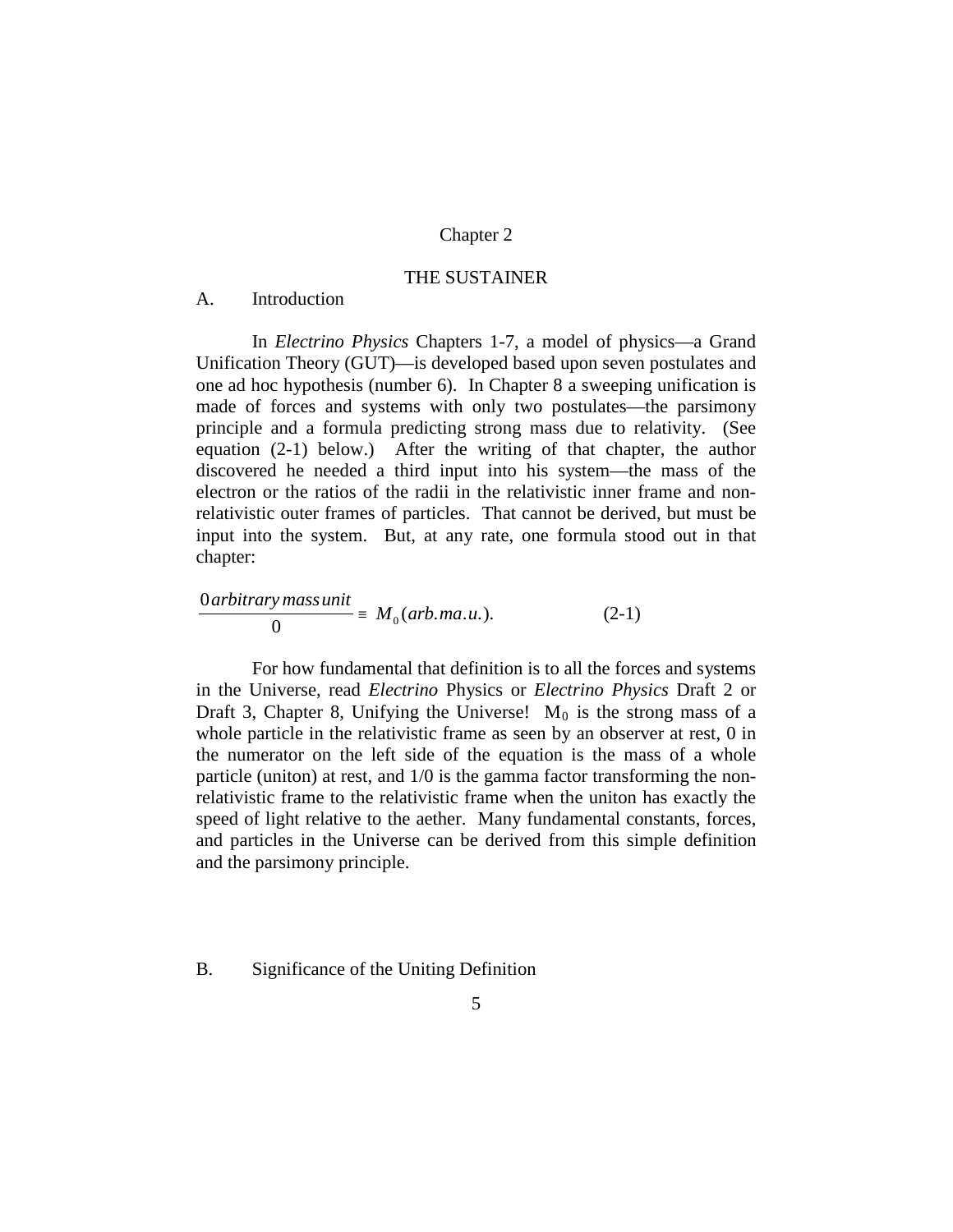Since  $M_0$  is in terms of  $\hbar$ , c, and G, the application of the definition shows that the speed of light c, the gravitational constant G, and Planck's constant over  $2\pi \hbar$  are not dependant on matter density in the Universe, temperature, or pressure, or any other thing. They only appear complex due to the units we measure them in—kg, m, s. In natural units they are all 1 and changeless. The Universe has an underlying simplicity to it.

A tremendous benefit of this discovery, also, is the great harmony this can bring to some of science. Much is hard derived from one uniting master definition.

# C. The Sustainer

A shockingly obvious result of this postulate foundation of our calculations is that the formula, otherwise indeterminate, must be defined. But who defines it, and how can it be dependably defined in all particles, in all regions of the Universe, in all ages of the Universe's history? This is a big job! It is an essentially important job. The very existence of the Universe depends on it. We cannot define it. It was defined long before us—long before the creation of the human race, and far beyond the confines of this earth.

Equation (2-1) gives a surprisingly complete blueprint of the One that sustains the Universe:

- 1) That One must be before all things.
- 2) By that One must all things consist.
- 3) That One must be eternal.
- 4) That One must be immortal.
- 5) That One must be omnipresent.
- 6) That One must be exceedingly wise.
- 7) That One must never change the plan of sustaining the Universe.

The Bible provides us the descriptions of One that fulfills all these scientific criteria of our needed Sustainer of the Universe. Compare the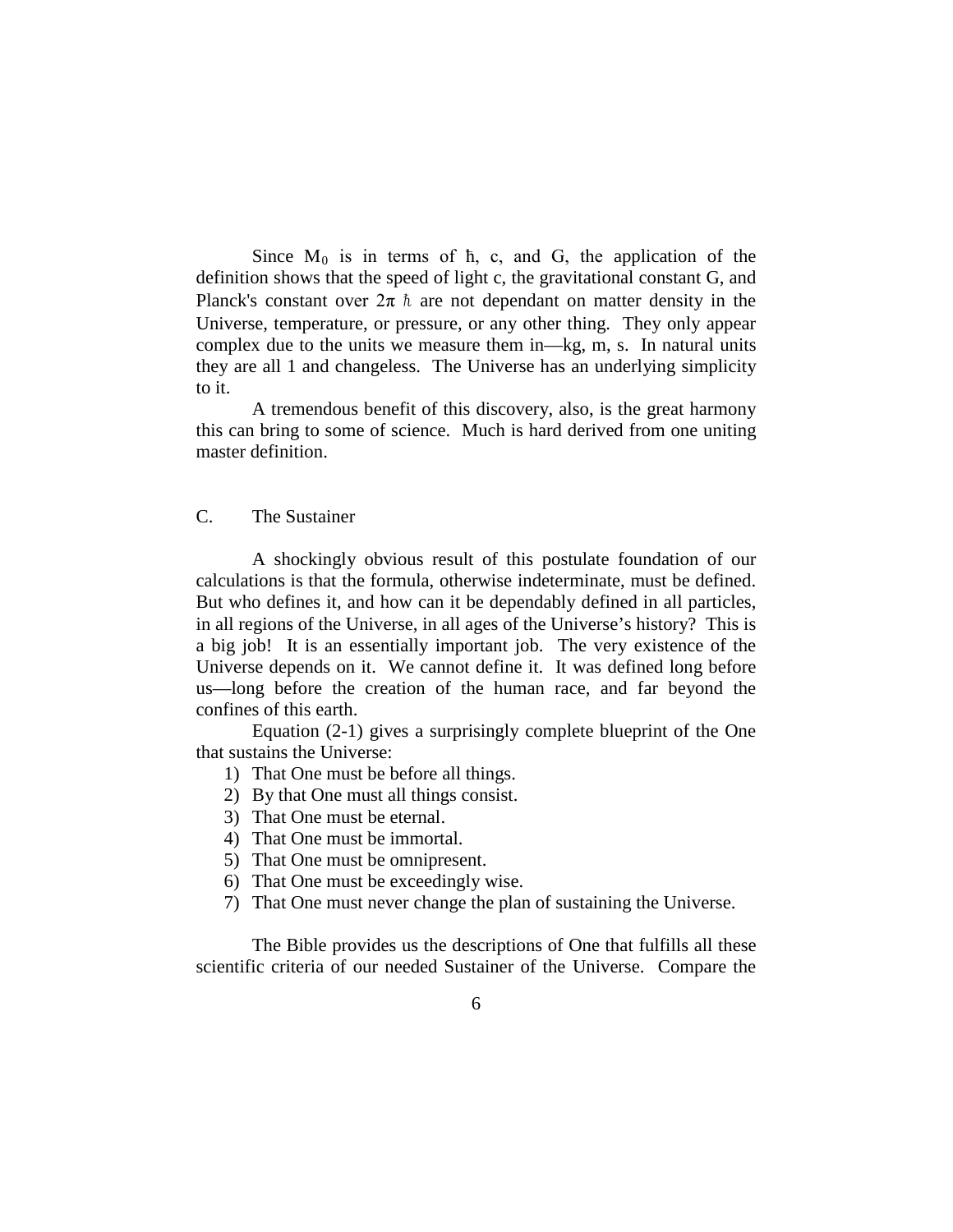following numbered references with the numbered descriptions in the previous list:

- 1) "He is before all things." Colossians 1:17.
- 2) "By Him all things consist." Colossians 1:17.
- 3) "The King eternal  $\ldots$ ." 1 Timothy 1:17.
- 4) "The King . . . immortal. . . ." 1 Timothy 1:17.
- 5) God is everywhere. Psalm 139:7-12.
- 6) "The only wise God." 1 Timothy 1:17.
- 7) "For I am the LORD, I change not." Malachi 3:6; ". . . for that He is strong in power: not one [star] faileth." Isaiah 40:26.

The Bible identifies that One as God in three Persons—the Father, Son, and Holy Ghost (Matthew 28:19). Accident cannot define Eq. (2-1) for all particles, for all locations, and all time in the history of the Universe. But that is essential to our very existence! Our origin cannot be a series of accidents. Is it now remarkable that the Bible fulfills the deepest needs and the most up-to-date discoveries of science?

The stars in the galaxies burn under the second law of thermodynamics as we know it. They would collapse unless the Sustainer would also periodically range from star to star and refresh them by reversing the Hydrogen to Helium processes in each star by temporarily reversing the order to disorder arrow in the second law of thermodynamics in the star, and replenishing the lost Hydrogen in each star by ex-nihilo creation. See later chapters.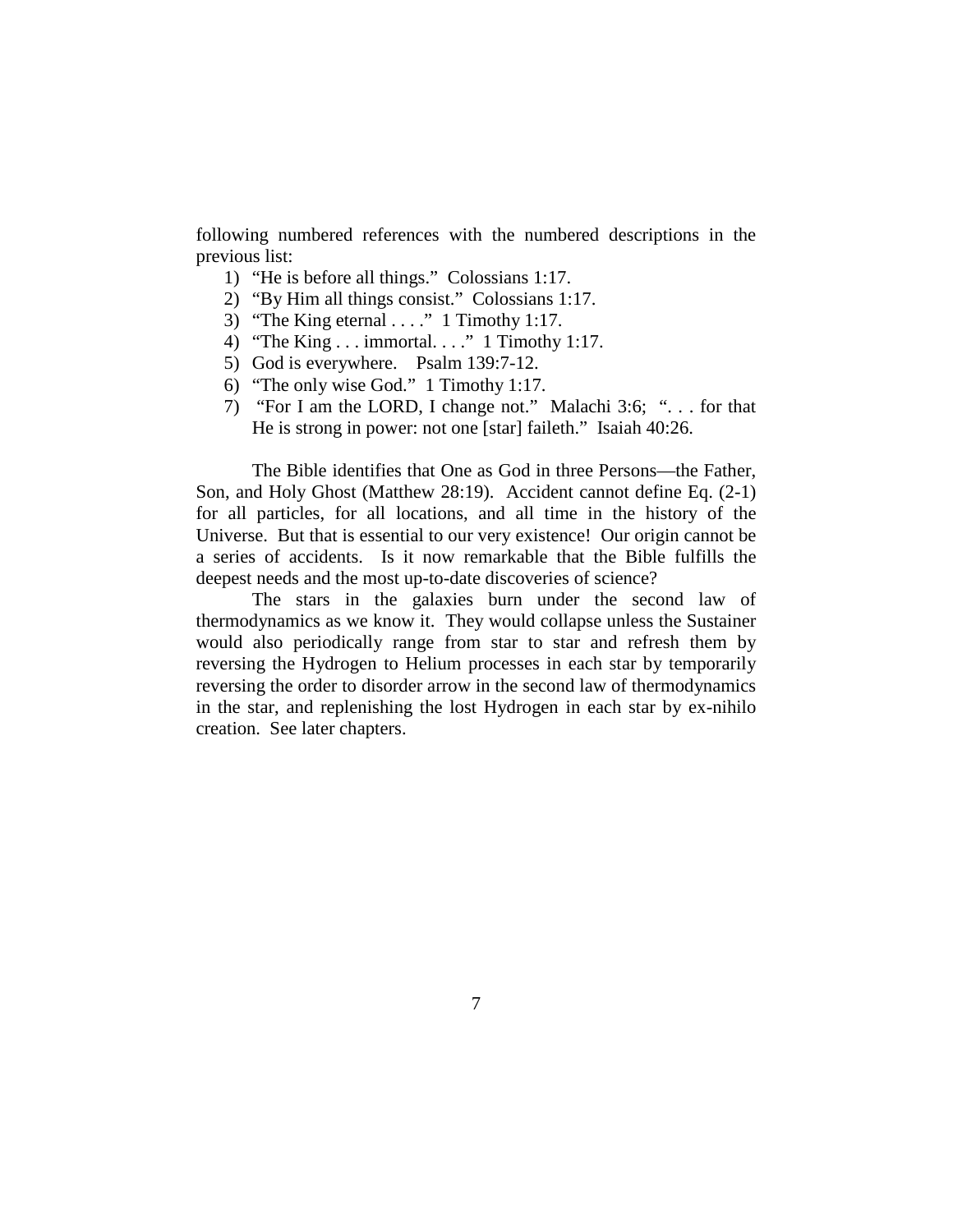# Ex-nihilo Creation

# A. Introduction

Theologians speak a lot about ex-nihilo (out of nothing) creation, which they suppose only God the Creator can do and creatures cannot do. But God is now giving humanity His secret of ex-nihilo creation. If we can see how to do ex-nihilo creation ourselves, certainly God could do it in the creation of our biosphere.

#### B. Speaking Suns into Existence

Gordon Lewis Ziegler had an extensive vision in a motel room in Salt Lake City, Utah on or about January 1, 1984 that lasted about an hour and a half. Among many other points, the vision pointed out Gordon's heavenly assignment of being the first to receive from God His trade secrets that set Him apart as God to be distinguished from His creatures. Gordon was to theorize and design a machine that could reverse adult aging, back diseases out of existence, and resurrect the dead. That one is about to be built, waiting momentarily funding. The second assignment was to receive from God the theory of how to speak stars and worlds into existence out of nothing, and to expand the Universe. That discussion we will begin in this chapter.

Gordon has long believed that creation particles, octons, can fuse to anti-quartons, which can fuse to semions, which can fuse to antiunitons, which, with the corresponding charge conjugant particles, compose all the building blocks of light, gravitons, matter, and antimatter. Octons and anti-octons are creation particles—not part of gravitons, regular light, matter, or antimatter. A unified field theory and unified particle theory [1], [2] can be formulated without octons and anti-octons. The entire experience of humankind before has been without octons and anti-octons. They have never been discovered before by mortals.

Octons and anti-octons are so small and so outside of human experience that one way we can study them is to postulate their properties,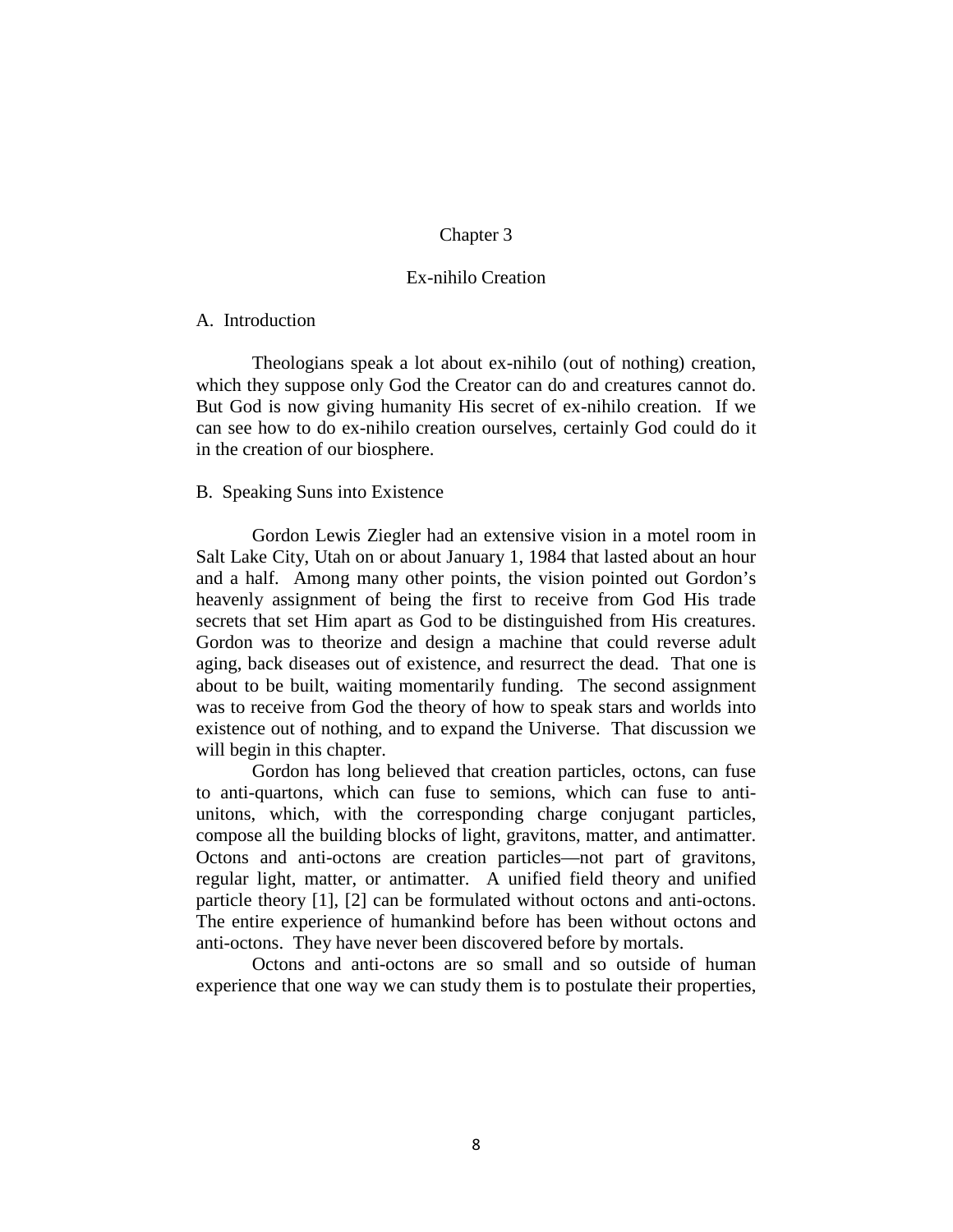build the Universe with them in theory, and then see if that theory corresponds to the particle properties we measure in the Universe. Octons, quartons, semions, and unitons are all electrinos; and their charge conjugates are all anti-electrinos. Like all electrinos and anti-electrinos, isolated octons and anti-octons should be spin less. The only way they would contribute spin is if they were in orbit around each other. One particle, octal light, does just that. That total spin of the octal light photon is 1 ħ. That is the same as ordinary light photons. Octal light and light photons cannot be distinguished by their spins. But they can be distinguished be their energies. The energy of a light photon is  $E = hv$ ; the energy of an octal light photon is  $E = \frac{1}{\delta} h v$ . This gives the experimenter a handle to detect octal light by. Another property of octal light is its photon has net zero mass, and therefore it travels precisely at the speed of light c—just the same as ordinary light.

Through the spin relation  $\mathcal{M} \mathcal{V} \mathcal{C} = \mathcal{N} \hbar$ , we see that if the spin of a particle is 0, the mass of the particle must also be 0. The masses of octons, quartons, semions, and unitons and their anti-particles are all 0. But that does not mean that quartons, semions, or unitons can ionize nothing like octons, for they are all compound particles. Compound particles cannot ionize nothing. But no wonder octons can ionize nothing—they have infinite charge to mass ratios, and they are not always bound in speed of light barriers. Since the mass of octons is 0, they all travel at  $+ c$ .

The radius of the octon is another surprise. If mass equals 0 and n equals 0, the spin relation mrc =  $nh$  could be defined to reduce to  $rc = h$  or  $r = \hbar/c$  or anything. But it doesn't. The radius in the spin relation is defined to be  $\frac{1}{8}$  R<sub>0.</sub> This calculates to be  $\approx$  i 2.020 2484(12) x 10<sup>-36</sup> meters.

And now, let us consider the actual ionization of nothing (not the aether particles, but nothing). What is the velocity of nothing? It can only be zero. The bare octon travels precisely at  $\pm c$  when it ionizes nothing. The charged bare octon streaking at the speed of light through nothing is an action. According to Newton's Third Law, we have "for every action there is an equal and opposite reaction." To try to cancel out a positive traveling octon, nature produces a similar traveling negative octon through ionizing the nothing. But another positive octon is produced also.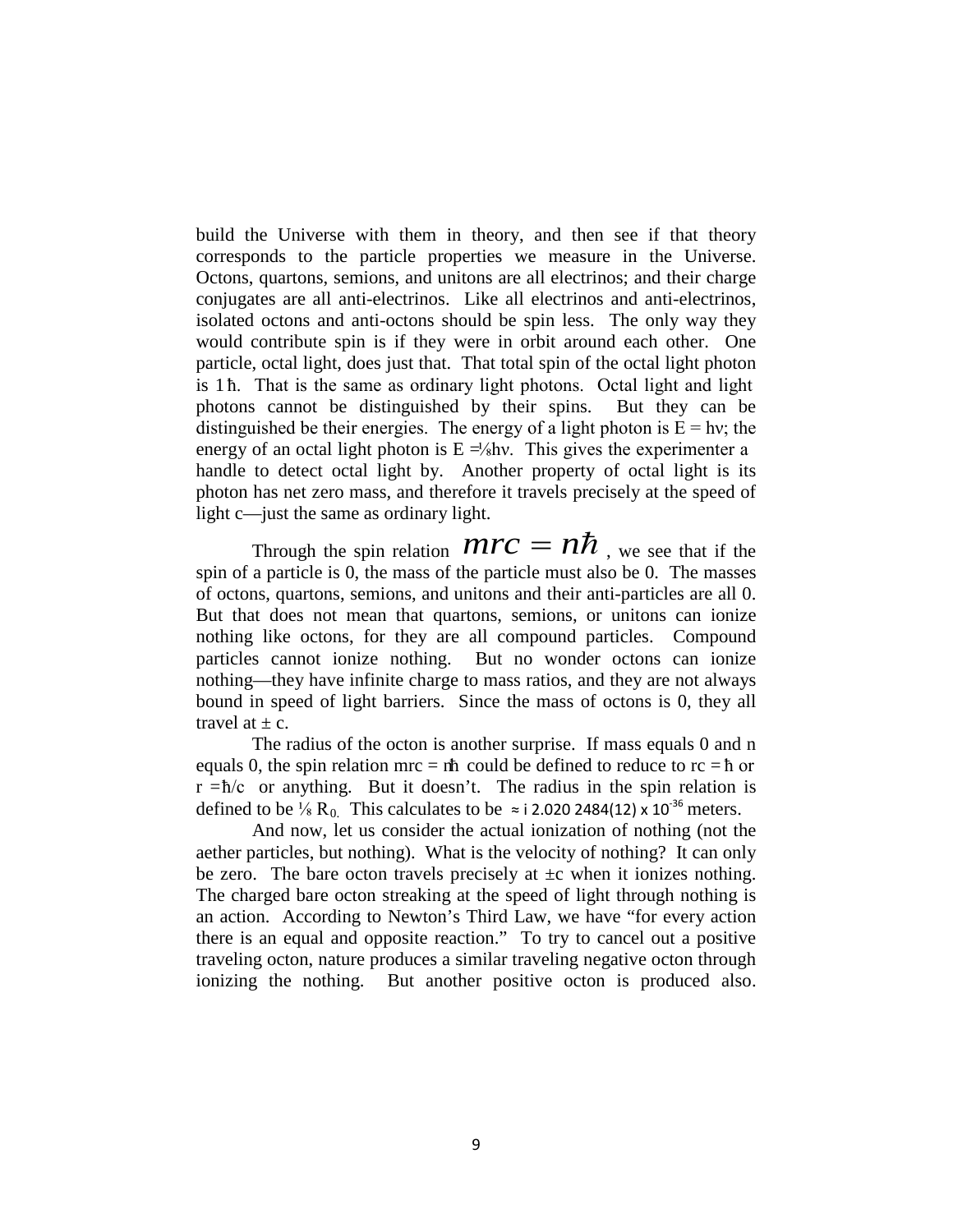Without outside intervention, the negative octon and the initial positive octon just annihilate, leaving the new positive octon to replace the initial positive octon. We have changed nothing! Perhaps that is another safeguard against inadvertent explosive creation.

There are only two technologies or combinations thereof that can modify an ionization out of nothing for our purposes. The first is a magnetic field surrounding an ionization. But this makes no separation of the positive and negative octons. Without it, the octon-anti-octon pairs attract each other to annihilation.

The other is a pair of biased electric plates on the front and back of the ionization. The electrified plates will separate the differently charged bare octons and attract them to the oppositely charged electric plates. As the bare octons migrate to the charged plates they continually ionize more bare octons of both polarities, which begin new trails of charged octons to the charged plates and more ionizations. It is an explosive creation of octons separated in the main by the charged plates.

When the bare octons get to the electric plates, they pass through the plates without colliding or friction because the octons have zero spin and are bosons. Their charges, however, attract the charged plates. The octons that pass through the plates reverse course because of the charge on the plates. They pass through the plates again, setting up an oscillation without friction. The charged plates are reservoirs of charged octons until the voltages are reversed on the plates and the octons are repulsed and ejected from the vicinity of the plates or the voltages are turned to zero.

Can electric plates, say one square meter, reservoir enough octons to build a star? Let us take our own sun as a typical star. How many atoms of Hydrogen are in our sun? About 1.2E57. How many octons does it take to make an atom of Hydrogen? 24. How many octons would it take to make our sun? 2.88E58. Not considering the boson character of octons and their cloud array about the plates, how many octons in a single layer would fit on a one meter square plate? 8.1E84. That is a lot more than is needed to build a star, so we could have much smaller plates.

When an octon is not with an ionization, it is an action stirring up another ionization. The cycling time is fast.

If octons would collide with anti-octons head on at the relative velocity 2c, would they act as bosons and go through each other without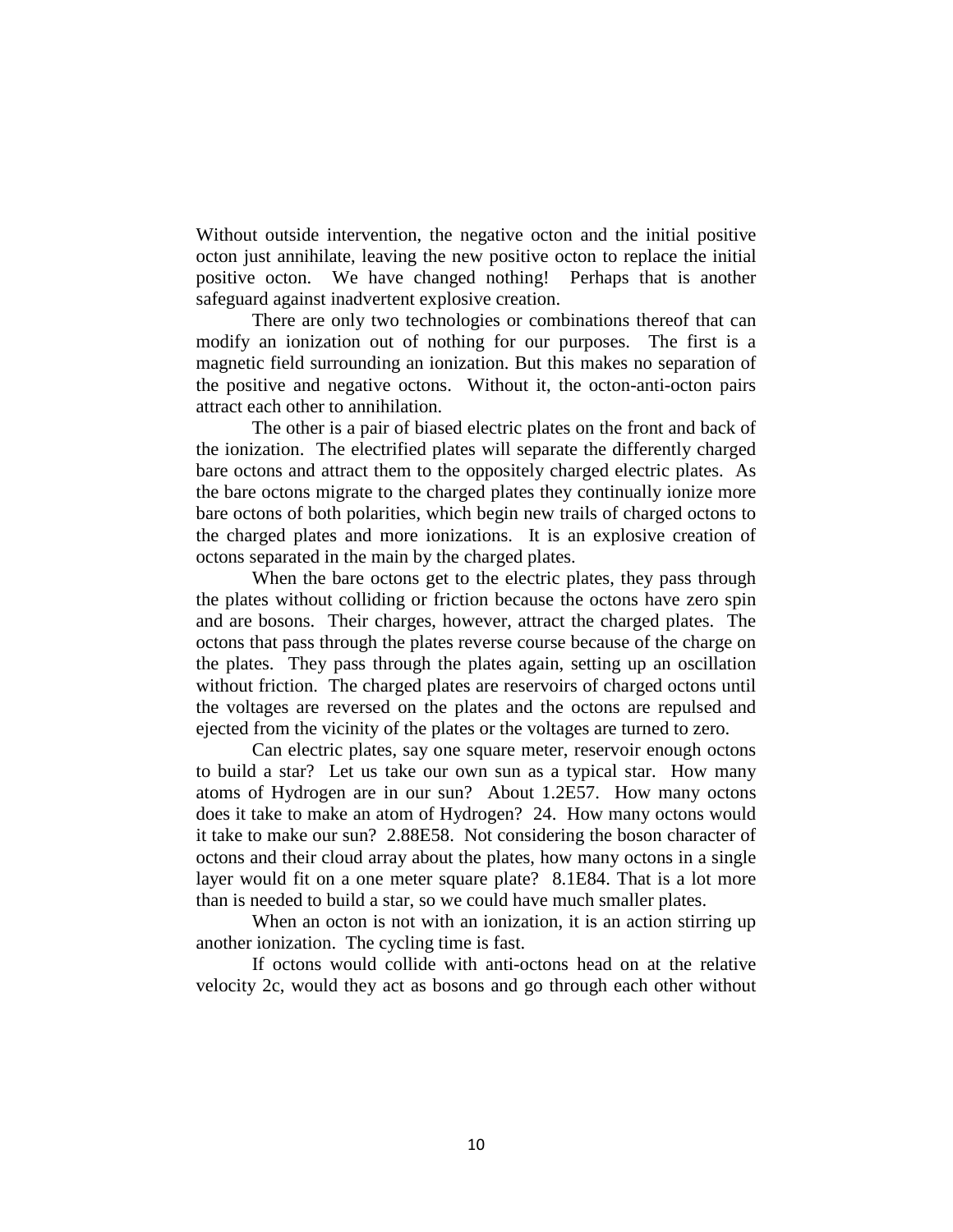colliding, would they annihilate each other, or would they bounce off each other? Also if octons would collide with octons head on at the relative velocity 2c, would they act as bosons and go through each other without colliding, would they fuse, or would they bounce off each other? There is probably not a single man in the world that could answer those questions for sure. But fortunately, we do not have to know everything to know how to fuse anti-octons into quartons, fuse quartons into anti-semions, and fuse anti-semions into unitons and speak suns into existence!

If head on octons and anti-octons barely missed each other, they would go into a slightly slower than the speed of light orbit of octal light photons held together by the meso-electric (ex-nihilo) force of opposites attracting. Their masses would cancel out to zero, therefore, like light, they would travel at the speed of light. They would be stable, and could go billions of light years without decaying.

If head on octons barely missed each other, they could go into a slightly faster than light orbit, held together by the strong electric force of like attracting like. These orbiting pairs of octons would have spins and magnetic fields, which could attract other orbiting octon pairs into close reactions between the orbiting pairs of octons.

If two pairs of octons were attracted into the same orbit in the same direction, the strong electric force would fuse the four octons into two orbiting anti-quartons. And two pairs of anti-quartons in like proximity would fuse into two orbiting semions. Ditto with two pairs of semions into two like anti-unitons, which would repel each other, and stop the chain fusion.

Whole particles cannot fuse. Like-charged unitons repel each other. Only fractons can fuse. Dissimilar particles cannot fuse. Only two like particles can fuse at a time. It is the speed of light barriers that put matter particles upon a firm foundation.

But if two positive quartons barely missed each other, they would induce an orbit of positive quartons. This is huge! Because orbiting quartons have positive mass, whereas straight line quartons have zero mass. We have created mass and energy out of nothing!

If our positive quarton near missed the other positive quarton on its right side, the quarton orbit or ring would have down spin. If they near missed on the other quarton's left side, the orbit would have up spin.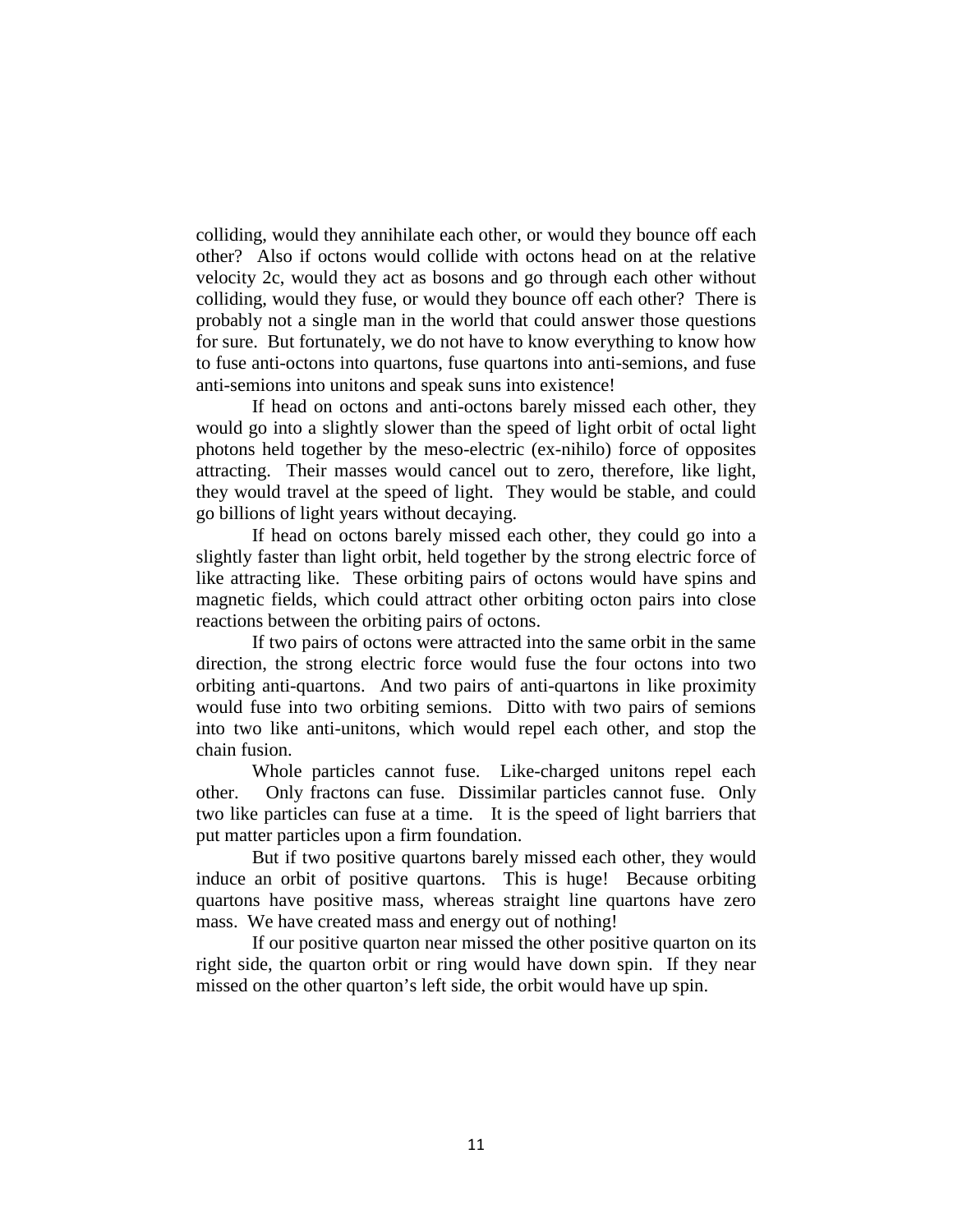Newly fused quartons have a multi-stage journey to their stable state in pions or annihilation gammas: First of all quartons are attracted to each other by the strong electric force of like attracting like. They go in orbit about each other, and sort of form quarton orbital rings. These orbiting rings have spin and magnetic moments and strong electric force for each other. They have north and south poles axially. If one ring approached another quarton ring axially north to south north to south they would attract each other magnetically and attract each other with the strong electric force. But the quarton rings are not solid. They have space between the pairs of quartons. Therefore the two quarton rings attract each other into the same orbit, and we have four quartons going the same way in the same orbit. When that happens the strong force of like attracting like takes over, and the four positive quartons fuse into two positive orbiting anti-semions in a positive electron (positron), which will annihilate an ambient electron to make a  $\gamma\gamma$  burst. This is not the path to pions.

The path to pions is if the quarton rings approach a NSSN or SNNS configuration—the rings then repel each other and flip over until the edges of the rings attract each other with a NS configuration. In this

SN

case the quartons in the rings orbit in the opposite directions from each other. But again, the rings are not solid. There is space between the quartons in the sort of rings. Thus the edges of the two rings attract each other, and the opposite orbiting quartons come into the same orbiting plane—with the quartons colliding with each other. They either eternally go through each other without colliding, or they eternally bounce off each other over and over again setting up an eternal stable chatter—but they do not fuse or annihilate each other. The spins will add to zero, the magnetic fields will cancel out, and the particle system becomes a net zero spin boson pion with mass equal to 139.57018(35) MeV.

But notice the masses of the quarton rings do not cancel out. They are not matter and antimatter. They are both matter. The masses add. The pion is one of three principal building blocks for any matter.

We already saw how to make semions through the fusion of antiquartons. The -1c vector left over from the fusion process gives a second level speed of light barrier about the particle (a black hole within a black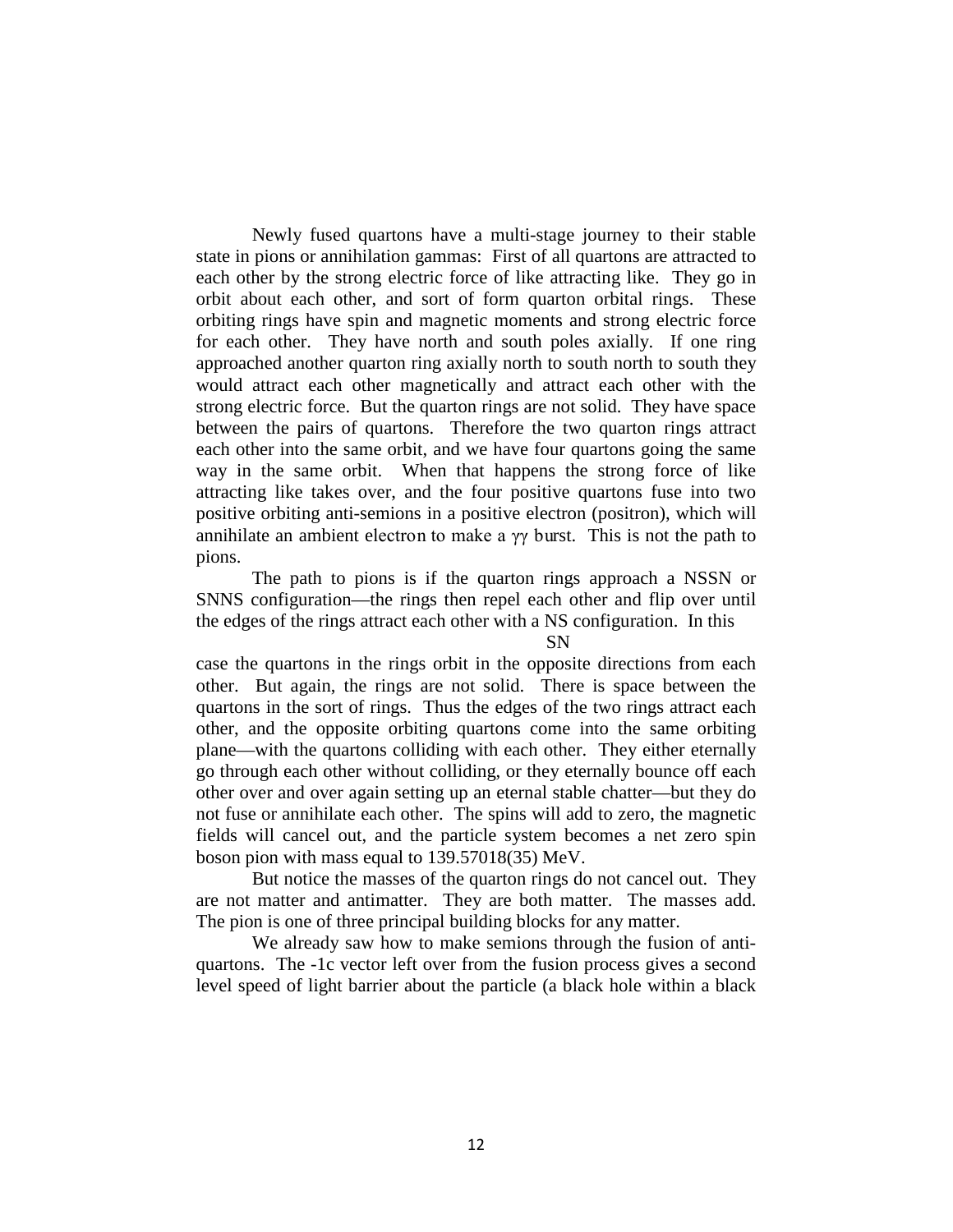hole), as well as converts the particle from antimatter to matter. Now if we have a beam of semions barely miss each other, they will form electrons with  $0.510998910 \pm 0.000000013$  MeV [3] mass. Again this is mass and energy out of nothing! Electrons and anti-electrons (positrons) are the second principal building blocks of matter.

We already saw how to make anti-unitons by fusing semions. Unitons and anti-unitons are encased in triple black holes. They are whole particles and cannot further fuse or un-fuse. They are stable particles in the Universe—building blocks of light and matter. In that, with the creation of matter, unitons continually increase, the expansion of the universe is assured. Though unitons are whole particles, they cannot abide alone. Only two particles so far have been observed to accompany unitons, + spin electrons for most particles and pions for  $\Sigma$  particles. When an electron is made to orbit a uniton, a neutron is produced. Neutrons have heavy masses (939.56536  $\pm$  0.00008 MeV) [3] and are the third and final principal building blocks of matter that are whole particles and attach to other whole particles.

Knowing what fuses to what and how to make mass and energy out of nothing is only half the problem. We have to do it extremely rapidly to form a star. How can we do it? If we have an array of charged plates to steer particle beams around to fuse and orbit them, we will be limited to small results. We need a grand slam of particles, hopefully with adequate quantities of each particle formed. After some consideration, the author concludes that all the principal building blocks of matter would be formed in the operation of a single pair of plates before and behind an initial ionization. The collision of like charged particle beams would take place in the space surrounding the charged plates in the octon reservoir. Suppression of the final antimatter could be accomplished by having the positive charge on the positive plates an amount to be determined less than the negative charge on negative plates. The processes could be speeded up or slowed down by raising or lowering both positive and negative voltages. To stop the reactions, both voltages could be lowered to zero. To start the reactions, with voltages in operational range, ionize a captive octal light photon with an electron beam in the area between the plates. The resultant free octons will be bosons, which will not be contained in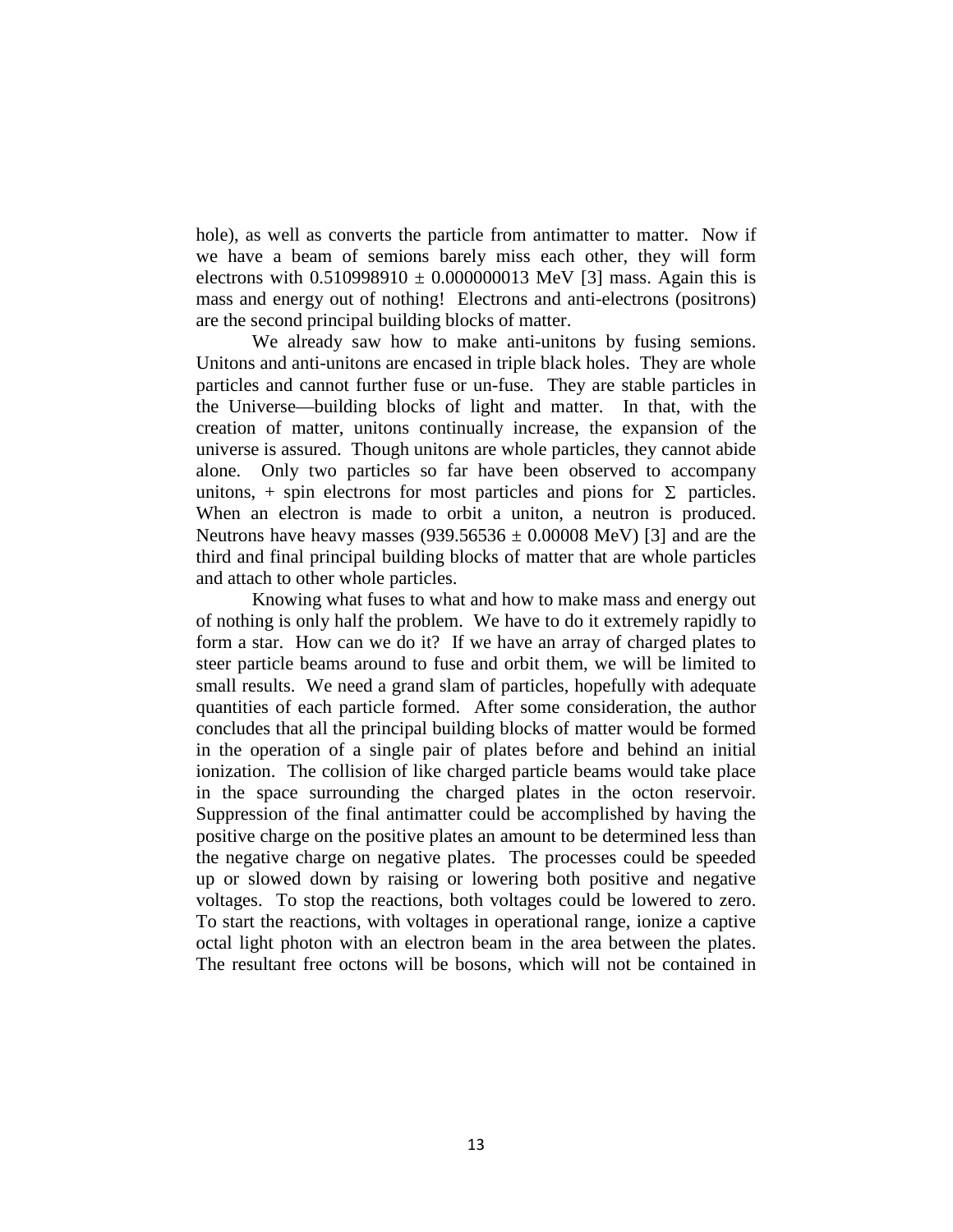the trap, but will be controlled by the electric plates if the voltages are high enough.

The first creator device should contain a ten meter cubed cavity with one side open to the vacuum of space in the direction you want the new star. The device should be carried to deep space within an inertia less craft and made exterior to the craft at destination. The craft should have the proper injection velocity for the star at time of creation. Inside the open cavity should be two electric plates insulated from the cavity and connected to a battery operated, computer controlled, voice actuated system. For the purposes of the Everlasting Father God, Who inspired much of this work, a star should best be spoken into existence by a little child.

We cannot experiment with octons unless we have some octons to experiment with. They cannot be fissioned from quartons, semions, unitons, or their anti-particles. They cannot be obtained from regular light or matter. The only hope of obtaining octons on earth is to find an outside source of octal light shining on earth. That is not as hopeless as it sounds.

Stem cells are special miracle cells. But they are hard to distinguish from other cells. But the long search is worth it. That is the biological analogy to octal light photons. They are hard to find and differentiate from ordinary light photons. But the search is worth it! Octons can create suns and worlds out of nothing!

The octal light and octons are associated with creation and God. The Bible mentions the face of God shining on us. Maybe octal light comes from the face of God. Where is God? He has spent a considerable amount of time in heaven. Where is heaven? Prophets say in the open space in Orion. We should train our octal light detection equipment on a beam from the open space in Orion and catch an octal light photon in a trap.

Octal light streaming from afar and octal light trapped in a mirrored box are octons in the safe mode. As long as they are in that mode, they will not explosively ionize or create. Octal light cannot be ionized by any amount of octal light or regular light. Such beams just go through each other without colliding. Octal light, however, could be ionized by a small beam of electrons made portable with the trap small enough to easily fit in the cavity to initiate sequence.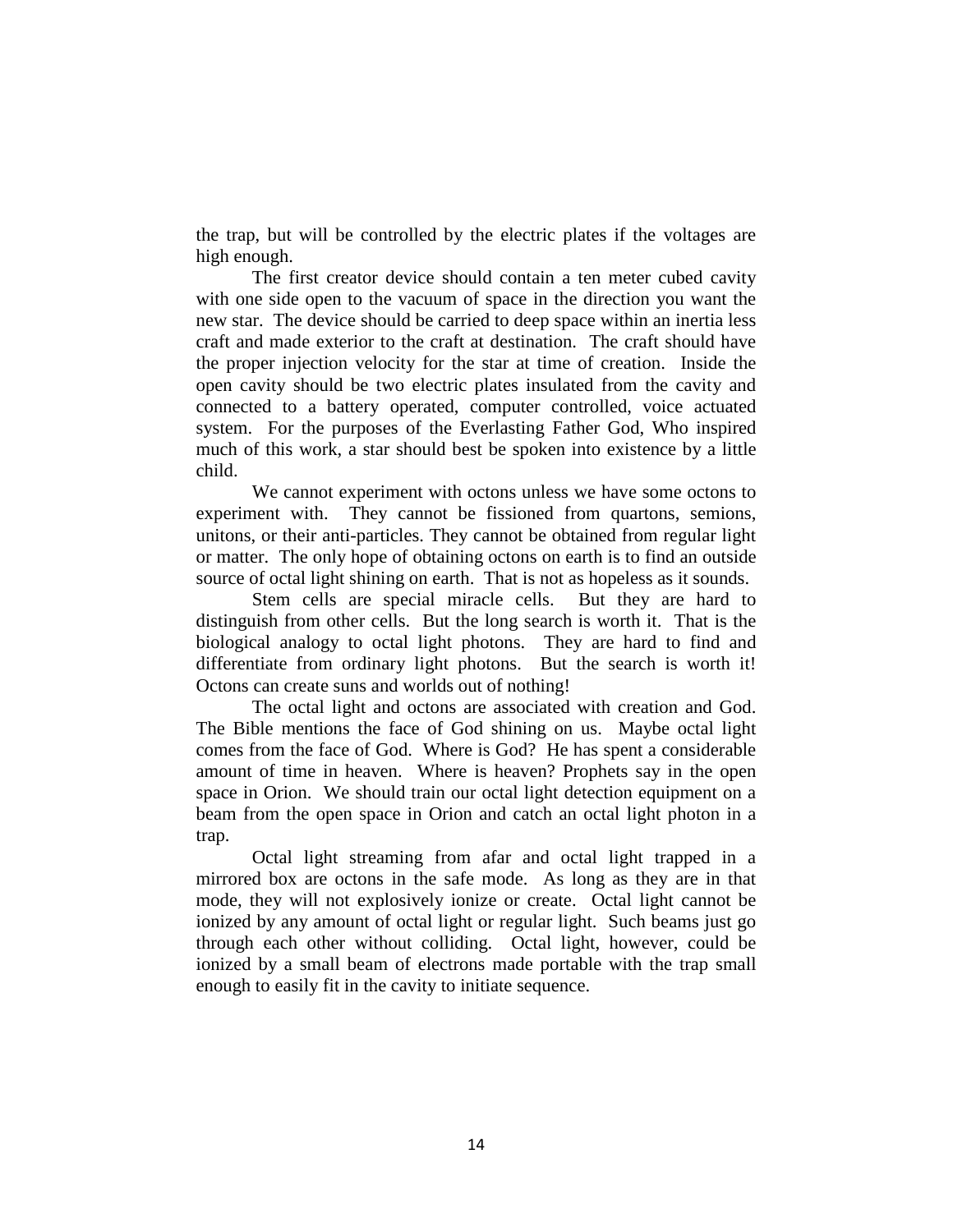Even without new worlds, this device, mass produced and operated throughout the Universe, could expand the Universe and save it from collapse on itself and destruction.

# C. Speaking Worlds into Existence

Actually, speaking worlds into existence would be much more difficult and time consuming, and would require much more sophisticated equipment and planning than speaking suns into existence. The makeup of worlds would require many more different kinds of atoms and molecules than simple Hydrogen. Those atoms and molecules would have to be synthesized from protons, neutrons, and electrons produced by the equipment for the speaking of suns into existence, and deposited in layers or other configurations in the world-to-be. There would have to be detailed plans for the composition of the world-to-be, and fabrication by layers of similar materials would be the simplest method of building a world. Genesis does not describe such a process for our world. Instead God remodeled a pre-existing planet when creating the biosphere of our world.

# D. God's Ideal for His Children

God's ideal for His children has years ago been prophesized to be the advancement of human technology to such a state that adults could play a new kind of Santa Clause hoax on innocent children. God's ideal for people would be to assemble equipment so vast, so cascading sophisticated, so hidden from view by space warp, so computer controlled by voice actuation, that parents could speak to each other and to a little child thus:

"Daddy, we really need another world badly! Why don't you see if you can speak a new world into existence?"

Daddy says, "Let there be a world!"

Nothing happens.

Daddy says, "I can't seem to do it today. Mommy, why don't you try?"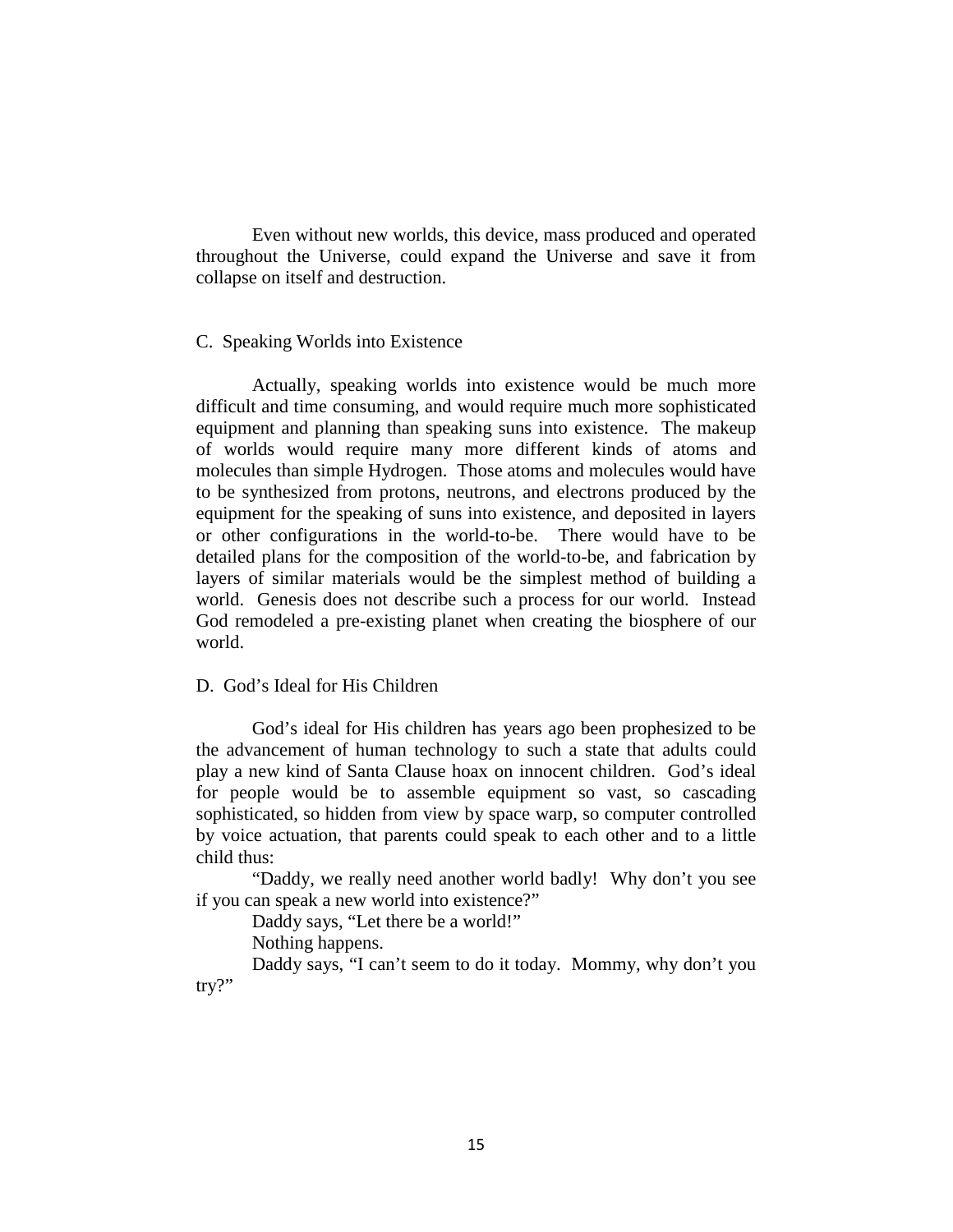Mommy says, "Let there be a world!"

Nothing happens.

\_\_\_\_\_\_\_\_\_\_\_\_\_\_\_

"Mommy says, "I can't seem to do it today either."

Then speaking to the little child, mommy says, "Honey, we need a new world very much! Can you try to say it, 'Let there be a world!'"

The little child lisps, "Let-there-be-a-world!"

And from that lisp, very rapidly, a dimly lit new world comes into existence!

The parents then remark, "You did it! Why don't you try to say, 'Let there be light!'"

The child lisps, "Let-there-be-light!"

Instantly the orb is bathed in a glorious light!

Then daddy says, "O thank you honey! This world will never cease to exist! It will endure to all eternity! Be careful what you long for, honey, for dreams do come true! There is nothing in this Universe that you cannot have if you want it badly enough, and you stick with it!"

Then the child will not fear and love a fictitious, judgmental, but benevolent saint. He or she will be in holy fear of himself/herself. He/she will resolve to only do good with his/her powers.

[2] Gordon L. Ziegler and Iris I. Koch, *Prediction of the Masses of Every Known Particle (as of 2008), Step 2, Part 1*, Chapter 1 (PO Box 1162, Olympia, Washington USA 98507-1162: published by the author, 2011). [http://benevolententerprises.org](http://benevolententerprises.org/) Book List.

[3] C. Amsler *et al.* (Particle Data Group), PL **B667**, 1 (2008) (URL: [http://pdg.lbl.gov\)](http://pdg.lbl.gov/).

<sup>[1]</sup> Gordon L. Ziegler, *Electrino Physics*, Chapter 7 (PO Box 1162, Olympia, Washington USA 98507-1162: published by the author, 2011). [http://benevolententerprises.org](http://benevolententerprises.org/) Book List.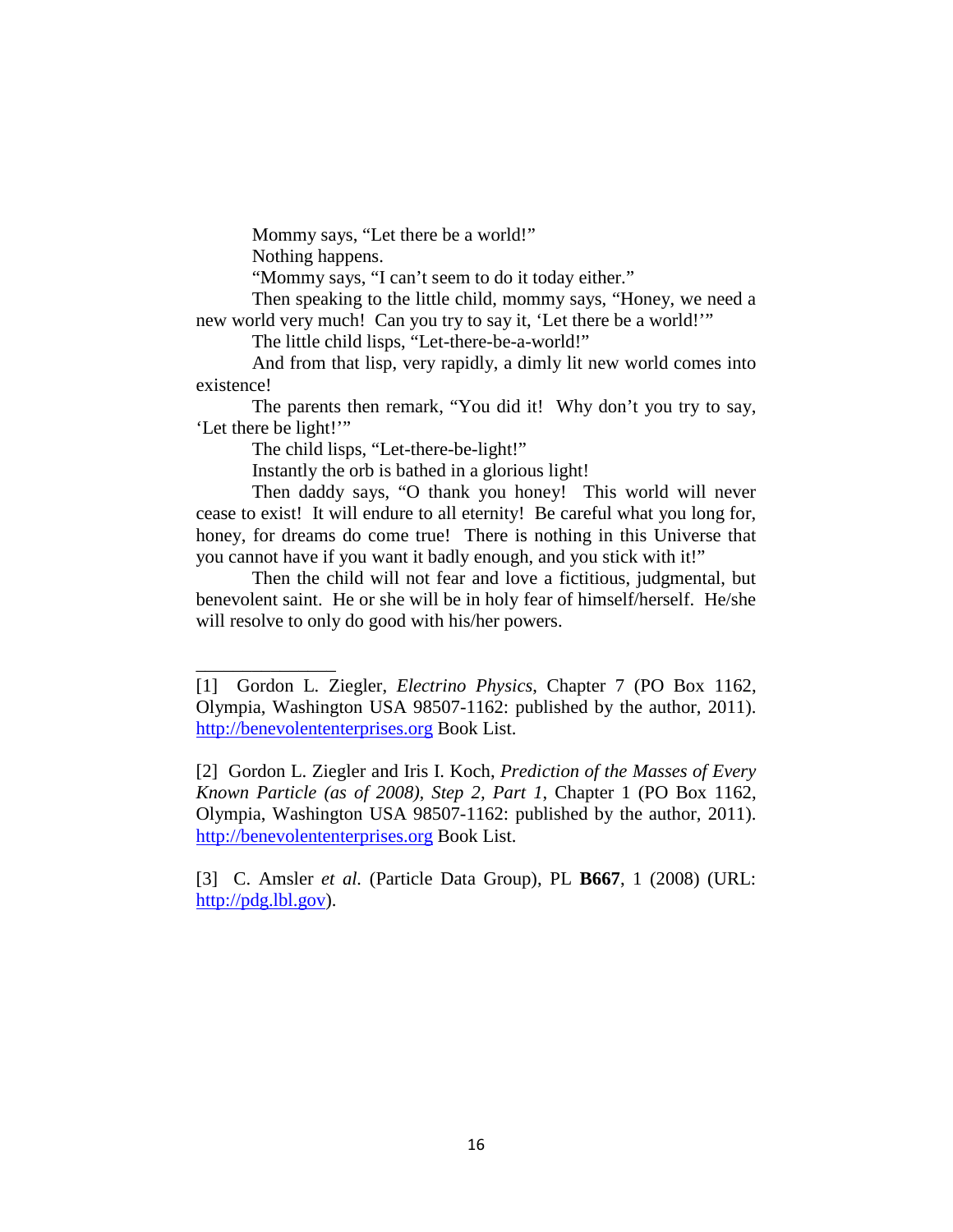# The Creation Method

*Electrino Physics*, Chapter 6, also begins the consideration of the quantization of spin and the method of the creation of particles. Electrinos come in unitons, semions, quartons, octons, but not hexadecons, which would violate spin rules. The one way tendency of electrino fusion indicates that octons would fuse to quartons, which would fuse to semions, which would fuse to unitons, which would not fuse further. And electrinos in this Universe would not fission. At any rate, octons are the beginning particles.

Man has never controlled octons. All our control so far has been of particles containing quartons, semions, and unitons. But electrino physics indicates that octons should exist. We can see that octons are creation particles. All things can be made of them.

Man can walk or run, but he can travel faster if he makes automobiles, airplanes, or rockets. He can estimate time, but he can be more precise if he makes watches or atomic clocks. He can manipulate DNA in test tubes, but he can be more precise and rapid if he makes DNA sequencers and synthesizers. Just so, perhaps God can extend and accelerate His creative powers by making machines to sequence and synthesize octons in particles, and sequence and synthesize those particles in higher structures, like minerals, vegetation, animals, or people. Each desired object has its computerized mathematical template. Maybe that was the way God created the Universe and this earth. Or maybe His Spirit was so adept and rapid at creating, that He didn't need any machine. He could do it all Himself. But at any rate, God apparently used the synthesis of octons in His creation of things. When he wanted a bird, He synthesized a bird from octons. He was not indebted to pre-existing matter.

This method of creating is in contradistinction to the Big Bang Theory and Evolution. Instead of a Big Bang, God could create everything as needed—worlds, stars, galaxies. Also the original creatures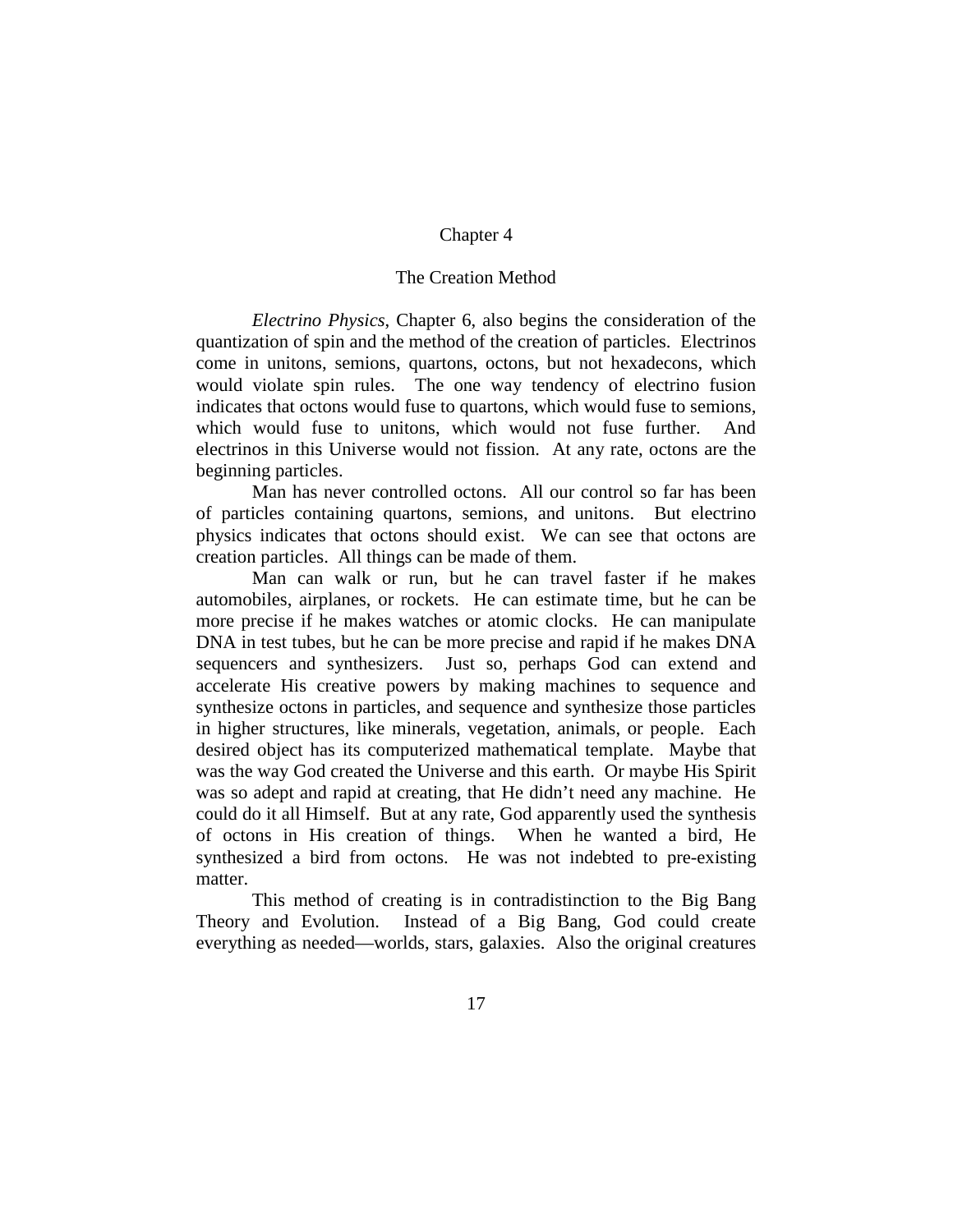# Chapter 4 THE CREATION METHOD

could be made perfect to start with, not slow adaptations of genetics through mutations.

Incidentally, at the University of Washington, Seattle, Washington USA, the author observed a series of experiments to try to induce beneficial mutations in fish through the irradiation of fish eggs. The radiation caused mutations, but none beneficial. The more radiation the eggs were exposed to, the more stunted and deformed the hatched fish were. But there were no beneficial mutations. The evolutionary theory of the adaptation of species through beneficial mutations is fallacious.

Instead, now, electrino theory of physics points to intelligent design for the origin of this Universe. Now again, "In the beginning God created the heaven and the earth" (Genesis 1:1) is good—the best science.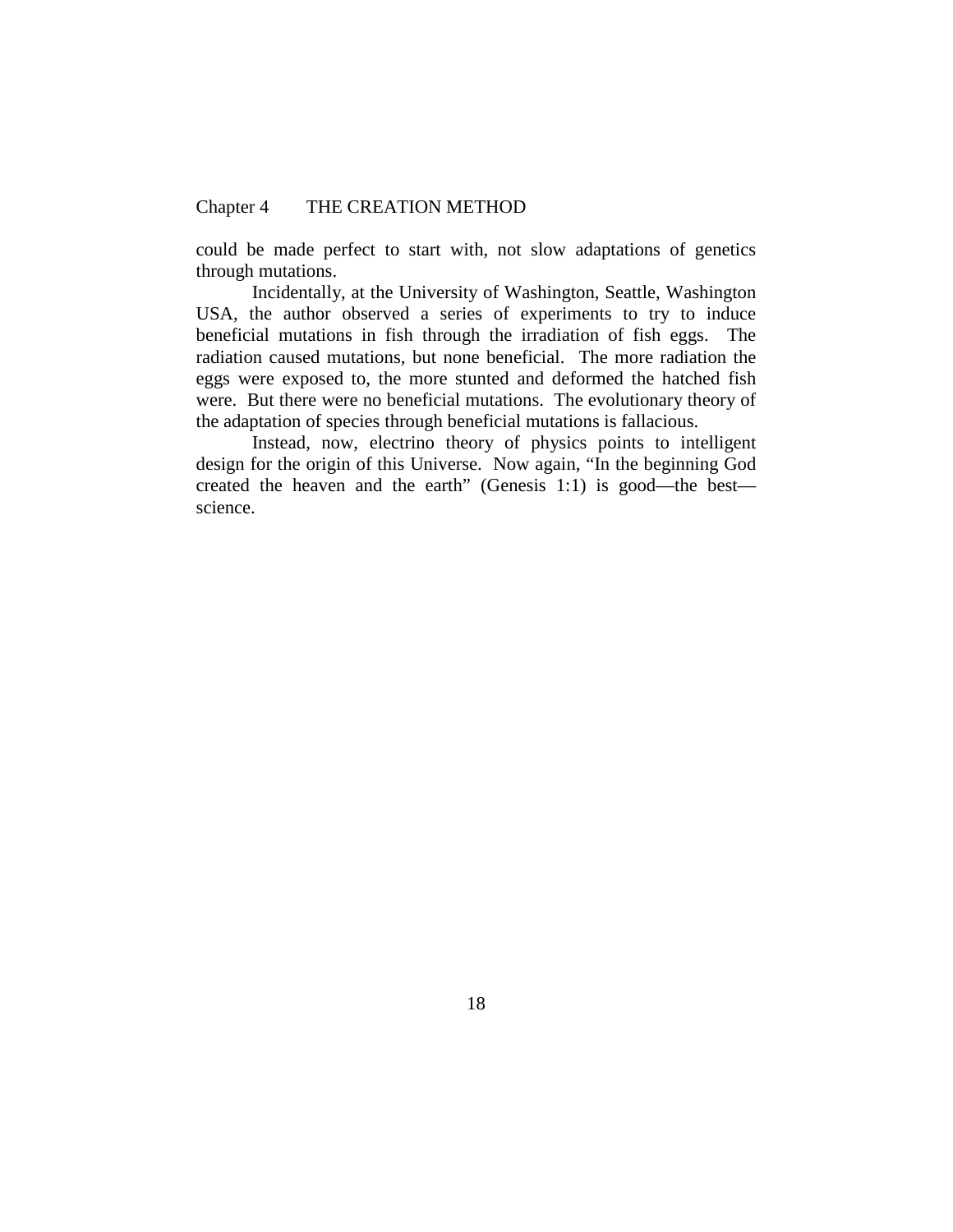# The Improbability of the Big Bang

New to human science in *Electrino Physics* is the idea of elementary particle fusion—of electrino fusion. The idea was first brought out in Chapter 6 of *Electrino Physics*. Chapter 12 more fully brings out this phenomenon for artificially induced fusion. In that chapter is a section on the origin of the Universe, which is quoted in part below.

"The electrino fusion model of elementary particles may revise our model of the origin of the Universe. While an all matter Universe could be constructed using electrino fusion techniques, an all matter Universe could not result from a Big Bang of pair production. . . . A Big Bang should produce as much anti-matter as matter. There is no electrical asymmetry which should dictate that all positrons should be fused to protons and neutrons and not that electrons should be fused to anti-protons and anti-neutrons. . . . This begs for an obvious interpretation affecting our models of the origin of the Universe. . . ."

The author in *Electrino Physics* did not interpret this shockingly obvious clue as to the origin of the Universe. But the author will here connect the dots. We live in a Universe where there is more matter than antimatter. That is not possible through pair production alone, but it would be possible by fusing the anti-semions in positrons from pair production to the core particles of protons and neutrons, and not by fusing the semions in electrons to the core particles of anti-protons and antineutrons. But there is no natural law that positron anti-semions should be fused and not electron semions. This could not happen as an accident or natural law. It had to be the result of the deliberate choice of one or more Super Intelligent and Super Powerful Benevolent Beings acting in concert by convention.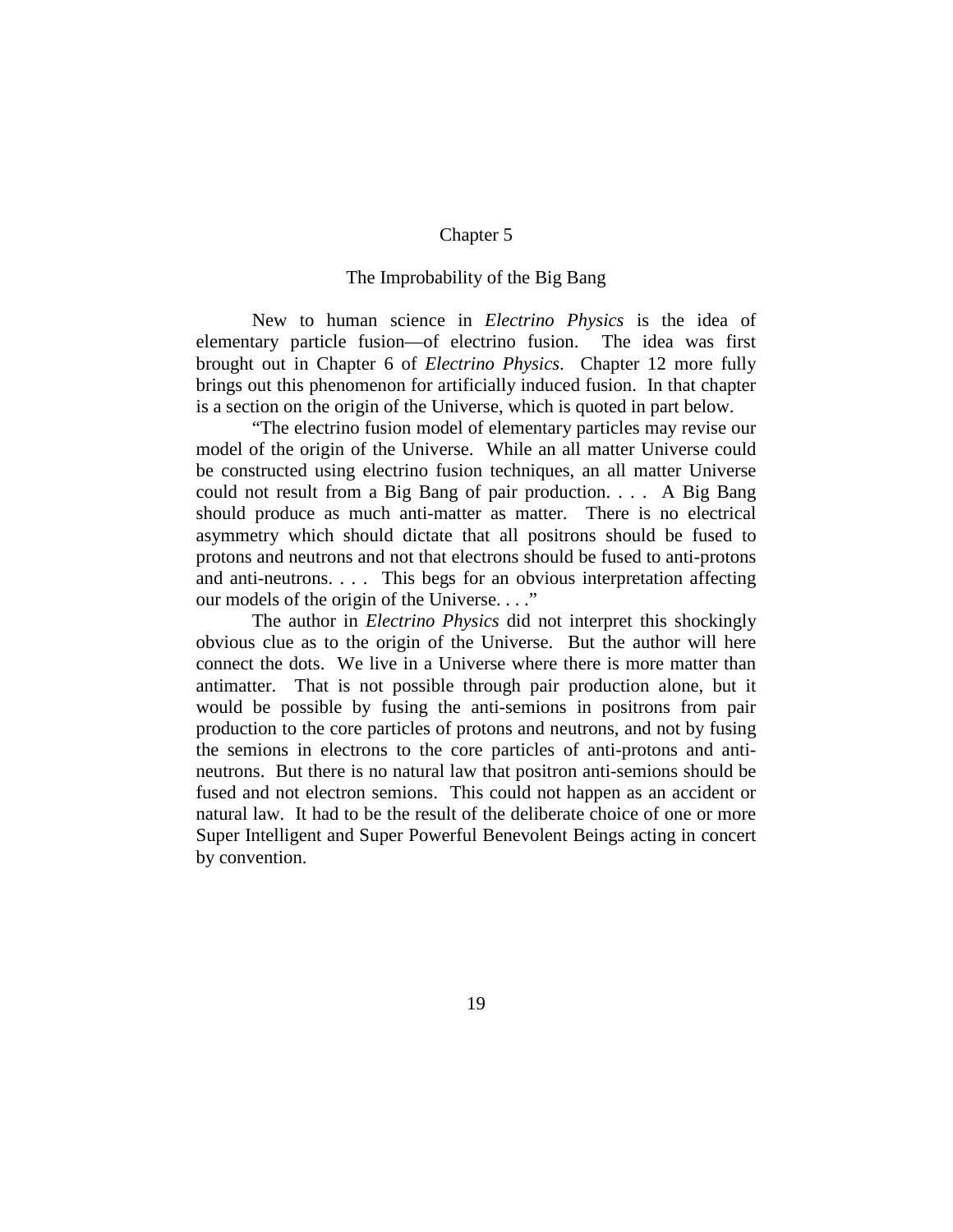# Things Which Do Not Appear

"Through faith we understand that the worlds were framed by the word of God, so that things which are seen were not made of things which do appear." Hebrews 11:3.

According to Electrino Fusion Model of Elementary Particles, by the author, everything in the Universe is made of electrinos. But electrinos do not appear. They cannot be made to appear with any degree of enlargement in a microscope. They do not appear in an electron microscope. Why? Because electrinos all have imaginary radii (the radii have the square root of minus one in them). Things which do appear have real radii. According to Hebrews 11:3, the things which are seen were not made of things which do appear. Electrinos do not appear. Hebrews 11:3 is in harmony with the Electrino Hypothesis. Is it remarkable that the Bible should be in harmony with what in some ways is the most advanced model of physics? How could the writer of Hebrews know that? Could he learn it from any then current model of science? No. He could only know it through revelation by the Spirit of God. The Bible is in harmony with the most advanced, most up to date model of physics.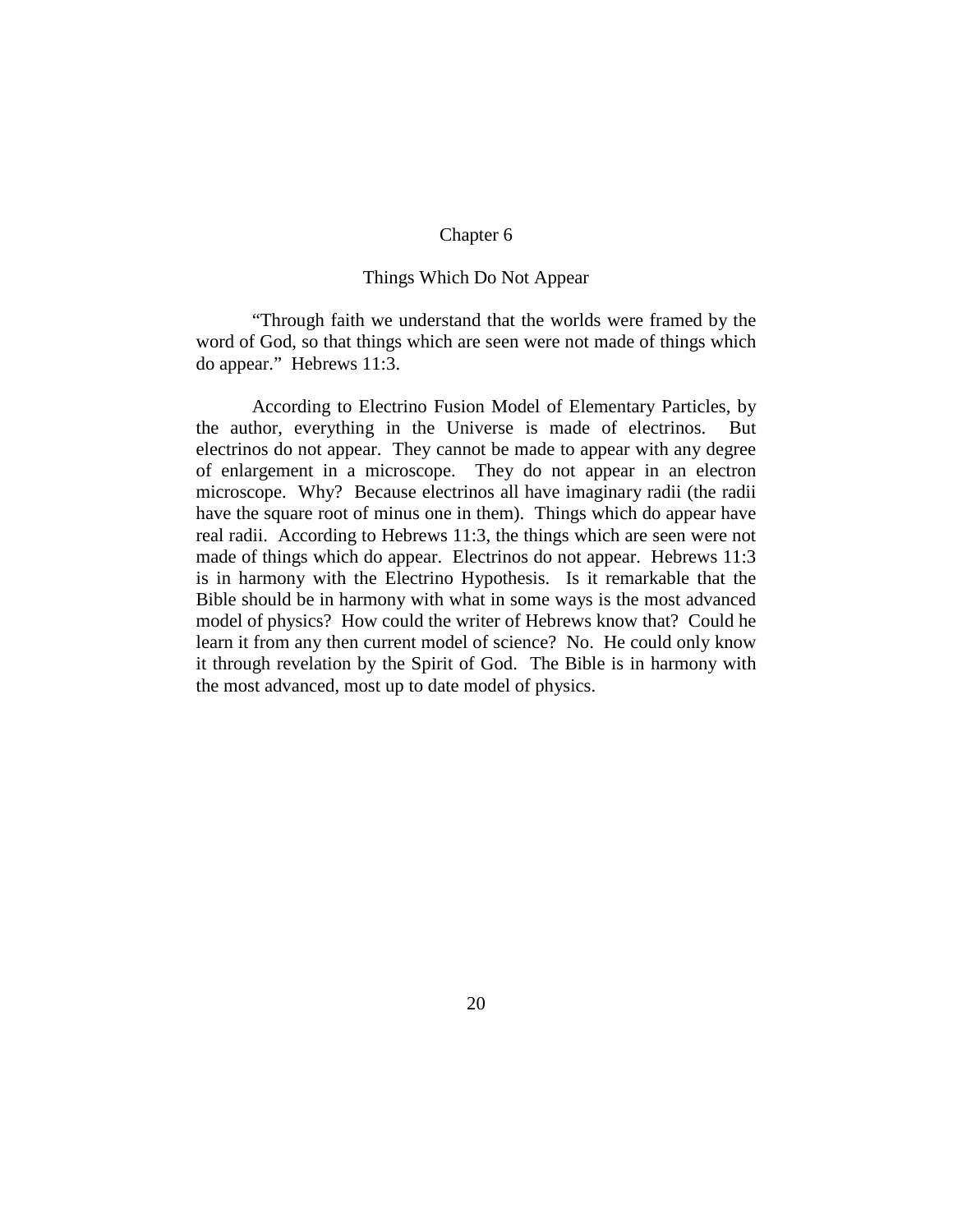# The Effects of the Fall

The Bible makes plain several effects of the fall of man. There was a sense of nakedness after the fall that there was not before the fall. Genesis 3:7. Adam and Eve were fearful of the approach of God after the fall, which they were not before the fall. Genesis 3:8-10. The soil was more difficult to till and work after the fall. After the fall there were thorns and thistles, which there were not before the fall. Genesis 3:17-19. After the fall, people, animals, and vegetation returned to dust after their deaths. Genesis 3:19. That phenomenon didn't exist before the fall. Then there was no death of man or beast. These are all effects of what we now know as the order-to-disorder arrow in the second law of thermodynamics. In the world order we live in after the Genesis fall, order tends to disorder—people and things grow old, sick, and die. But that was not the way it was in the beginning. Up until now, we have not known a way around it. But the author discovered a way around that deleterious law in *Electrino Physics*, Chapter 16. In the book, *Does God Really Love Us?* the author enlarges upon that scientific plan, and shows that it is one of the Biblical prophetic scenarios for the last days. God wants us to work together and do it. One person can not do it. But the human race can do it—even a small subset of it.

The effects on Adam and Eve and their posterity and the earth after the fall were not only caused by the removal of the Tree of Life from the diet of man. Genesis 3:22. They were a change in the force fields outside the Garden of Eden, as compared with the force fields inside the Garden of Eden. But now we may know the difference in those force fields. It is opposite directions for the order to disorder arrow in the two regions. It would be like a toggle switch in the second law of thermodynamics. God switched that toggle in the area outside Eden by merely removing a process in that area that kept all things healthy and alive.

But why would God do this [switch the toggle in the second law of thermodynamics to the deleterious phase] to the human race? What would have happened had God not removed that protection from the human race?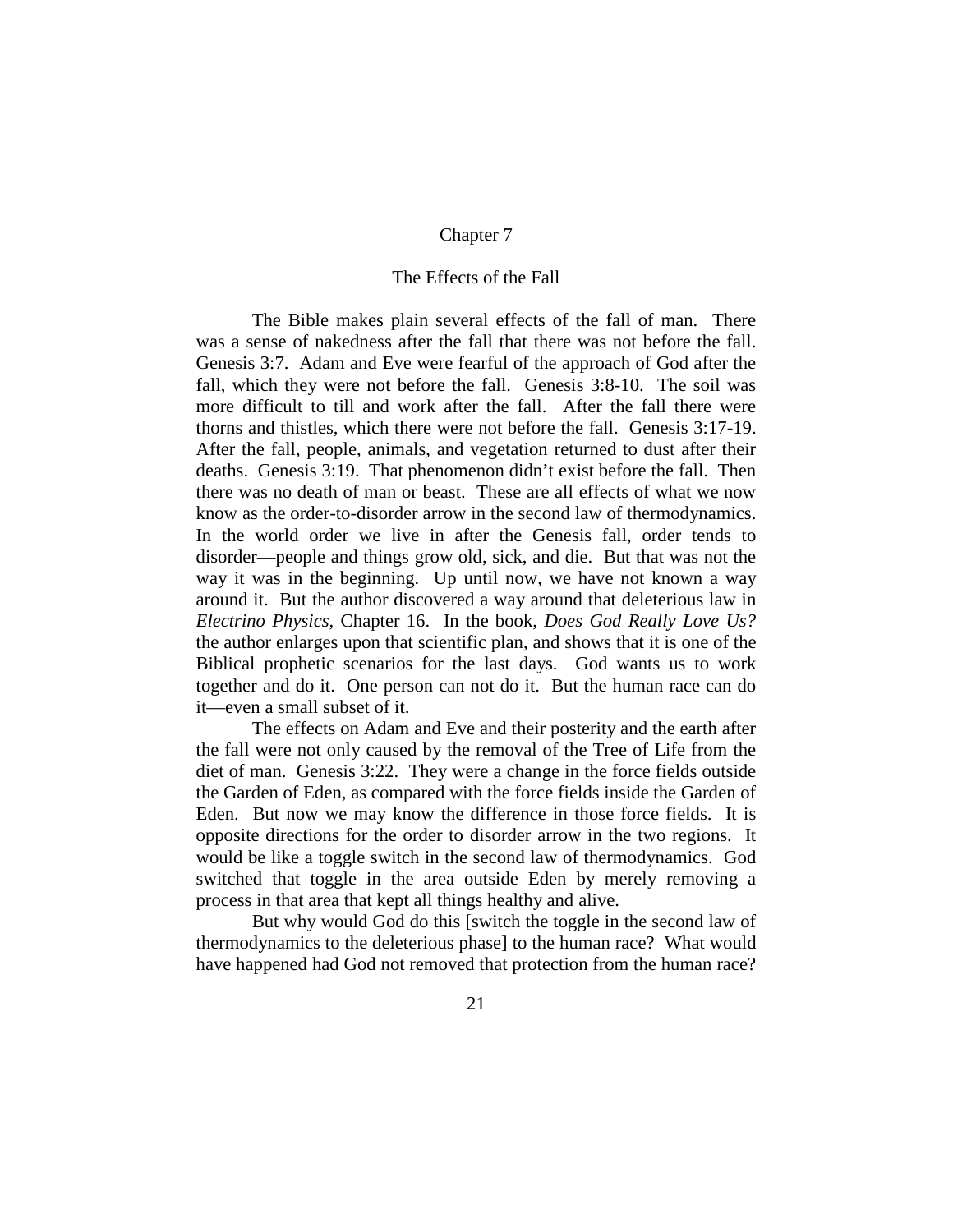# Chapter 6 THE EFFECTS OF THE FALL

The negative effects and consequences of the violation of God's law would quickly be backed out of existence, but there would be no ability to shed blood to make an atonement for sin. Also the human race would have no just sense of the enormity of sin and its consequences. Adam and Eve and the human race needed to complete the experiment with sin and find out just how bad it is. The Messiah needed to come and die and atone for sins. But apparently God held in reserve the reversal of the order-todisorder arrow in the second law of thermodynamics for the last days, as an effective mechanism for restoring order on this planet and restoring all the inhabitants to health, happiness, and holiness. But the post-fall changes are correctly attributed to contingency plans by God, not to accident or automatic consequences of the sin. Genesis 3:22-24. This point is in harmony with our science model.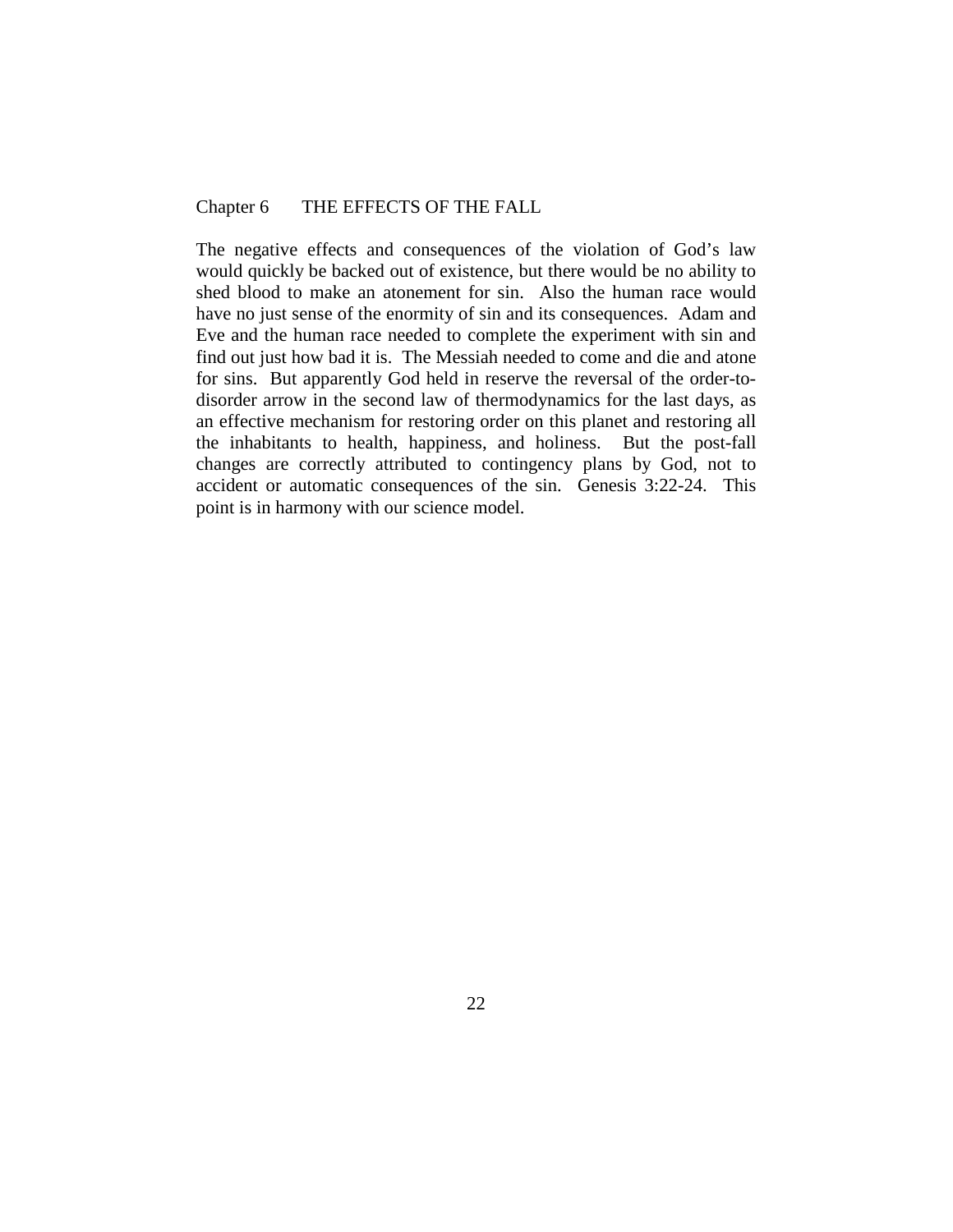# Reversing the Second Law of Thermodynamics

#### A. **Nasty law**

There is a law in physics (the second law of thermodynamics) that in a closed system all reactions and energy transfers must tend from more order to more disorder. This law, in most cases, is a nasty law. It is the law which makes people grow old, sick, and die, and their bodies to disintegrate to dust. It is the law which makes it easier to do bad things than good things. Mankind has been exposed to this law ever since the fall of Adam and Eve in the Garden of Eden in the beginning of the world. Before that, there was just the reverse of that law. Everything tended from more disorder to more order. People, animals, plants, and things did not grow old, sick, or die. It was easier to do good things than bad things.

#### B. **Reversing the Second Law of Thermodynomics**

Recently the author discovered how to reverse the second law of thermodynamics from the post-fall state to the pre-fall state using the fusion of positron anti-semions. Originally, and in heaven, God apparently did it through the fusion of octons. That process is instantaneous—"in the twinkling of an eye." 1 Corinthians 15:50-54. The process through the fusion of positron anti-semions is slower and safer for the wicked. The method God used originally through octons puts up with no evil. While it is life to the righteous, it is death to the wicked.

How can we reverse the second law of thermodynamics using positrons? The harmful second law of thermodynamics we now experience is when the arrow between order and disorder points toward the disorder. It is when the change of order energy over time is negative or zero  $(60)$ . The beneficial reversed second law of thermodynamics is when the arrow between order and disorder points toward more order. It is when the change in order energy over time is positive  $(0)$ . (Order energy is just the positive or negative energy in the creation or annihilation of particles.) It is naturally negative, but we can make it slightly positive by fusing the anti-semions in positrons to unitons (the core particles of protons and neutrons).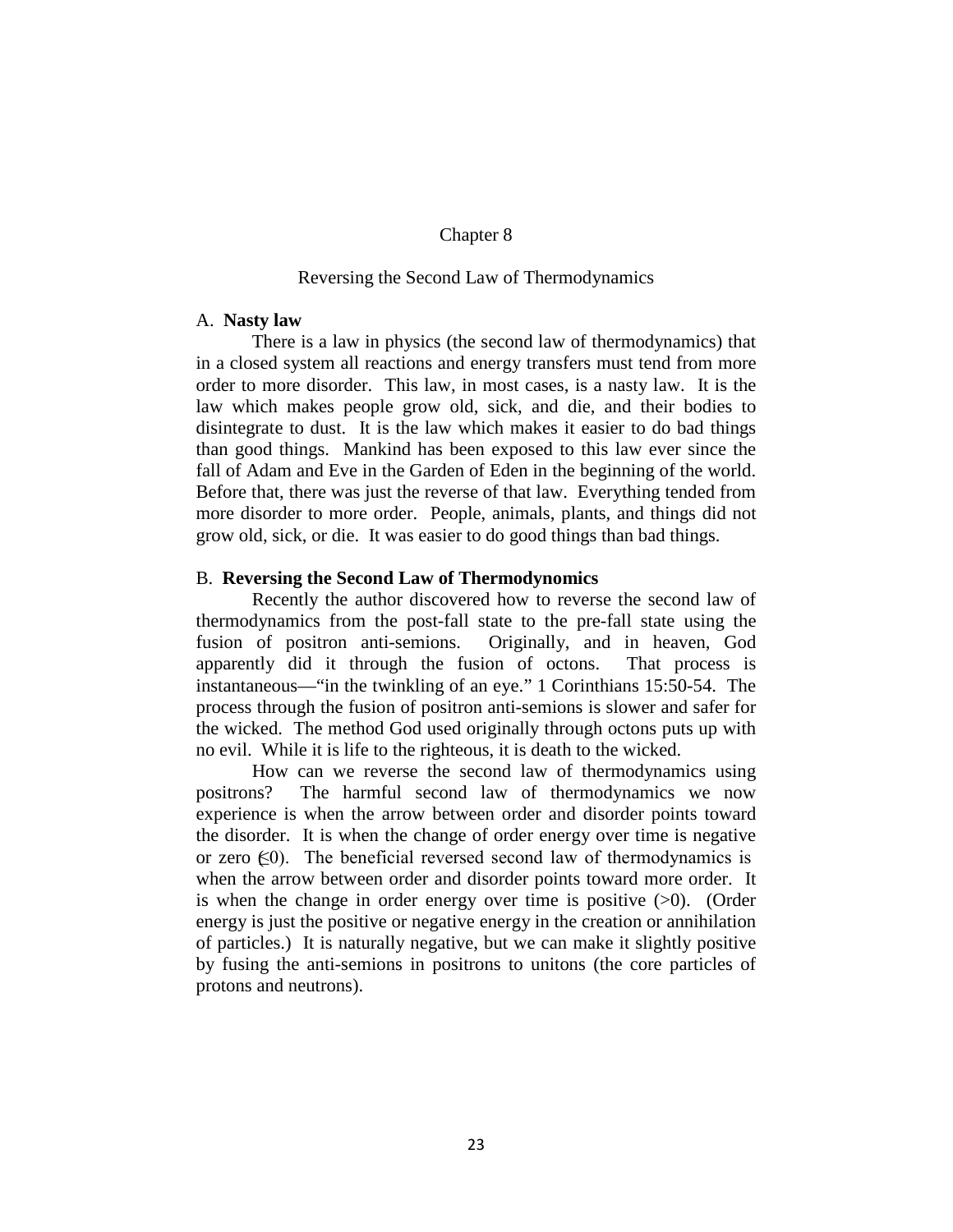It doesn't take much of that to do the trick—10 trillionths of an Amp beam of axial oriented positrons accelerated to 940 MeV in an accelerator and collided with 10 trillionths of an Amp beam inverted axial oriented positrons accelerated to 940 MeV in another accelerator would reverse the order to disorder arrow to nearly five acres of land. The effect is backwards to what we would expect. Higher beam currents result in smaller areas affected, and lower beam currents collided result in wider areas affected.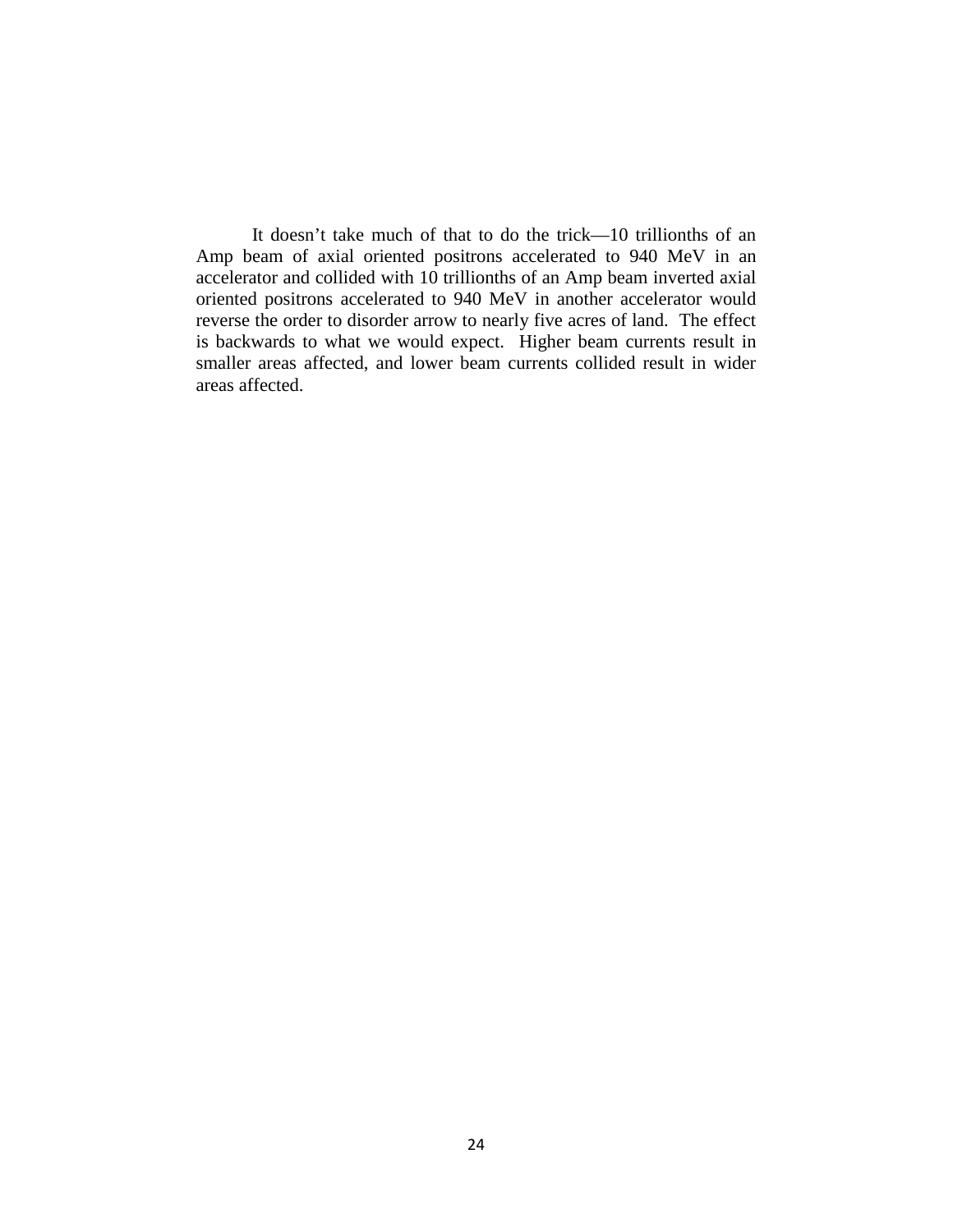# Miraculous Effects of the Refresher

#### **Reverse aging for adults**

The simplest effect of the Refresher to understand is reversing adult aging. Old people can be made young adults again in the active footprint of the Refresher. This effect for positron anti-semion fusion does not really back up time or the clock. It merely reverses the order to disorder arrow in adults. It saturates at the maximum state of order which is young adulthood. It reverses adult aging at a rate of about 1836 times as fast as the rate the original adult aging occurred. A century of aging can be reversed in just under 20 days.

# **Resurrections from the dead**

The reverse aging occurs also for bodily remains—re-assembling dust and bones into living beings again. All the dead of all ages of earth's history would be resurrected in about 3½ years of Refresher machine time, starting with those who died most recently.

#### **Backing diseases out of existence**

In the process of reverse aging, diseases would be backed out of existence. This would work also for difficult diseases like HIV AIDS, cancer, cystic fibrosis, and Ebola.

#### **Reversing all decay**

Spoiled fruit would un-spoil in the active footprint of the Refresher. Fresh fruit would stay at the maximum state of order for fruit forever—fresh picked fruit. And this would be without refrigeration. This would amount to a new kind of food preservation without canning or freezing.

This process would un-decay everything in the Refresher footprint, not just fruit. And the footprint could be enlarged to cover the entire earth.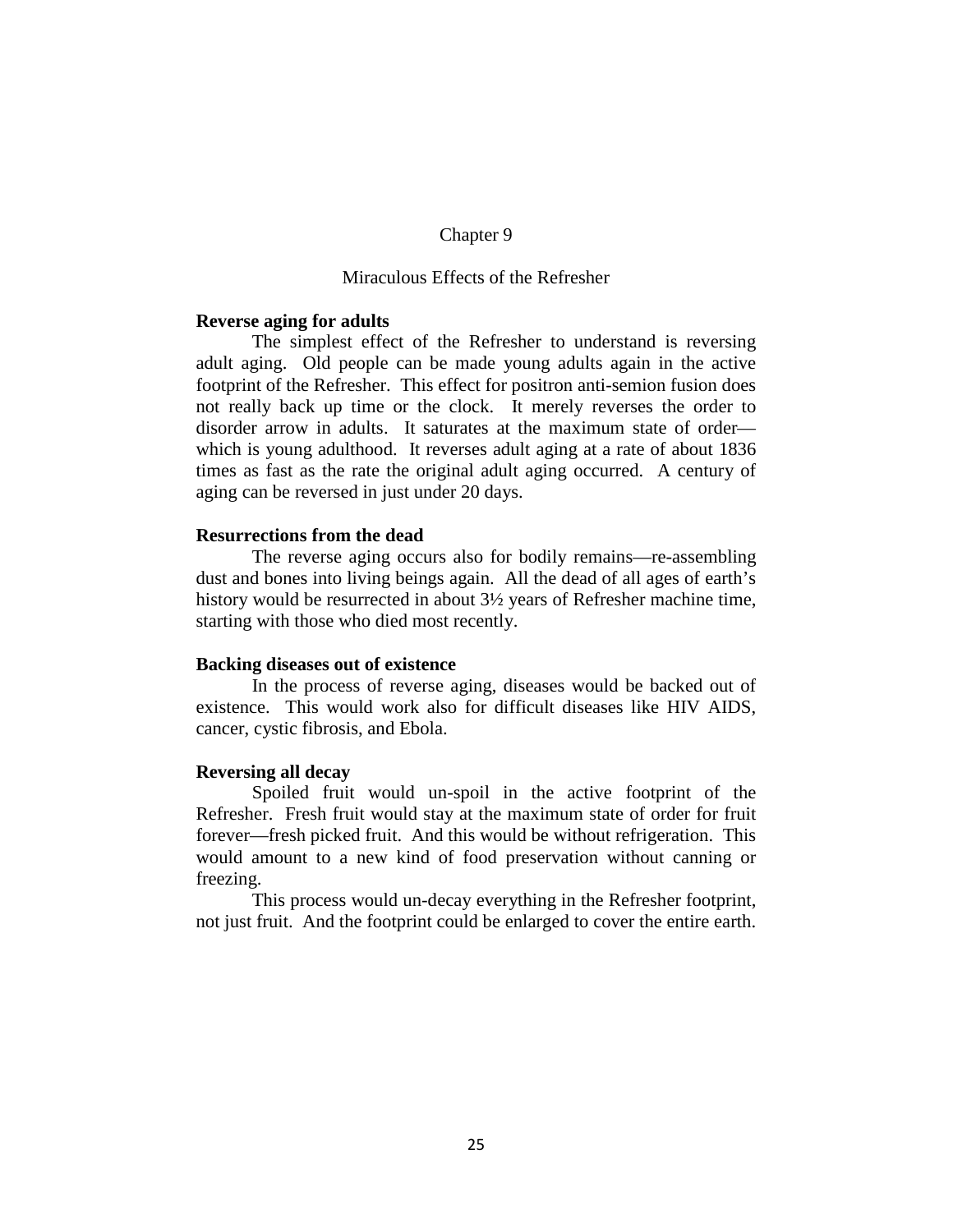# **Reversing pollution out of existence**

In the Refresher footprint, all pollution would be reversed out of existence. Depending on the Refresher control settings, this effect could be world-wide.

# **"Raising up the foundations of many generations" Isaiah 58:12.**

The Refresher would automatically rebuild previous decayed structures. It would rebuild and restore the entire earth.

# **Reversing forest fires**

The Refresher not only would stop forest fires in its footprint, but would reverse the fires—restoring all that was lost—animate and inanimate, including lost trees and homes.

**Reversing all calamities; Reversing all effects of war; Preventing all munitions from firing; "Making wars to cease to the end of the earth." Psalm 46:9. Removing sinful propensities from people, including criminals; Emptying prison houses; Making possible and efficient Clean Energy Sources. The blessings of the Refresher are endless.** In short it would restore earth to Edenic perfection in about 3½ years of machine time.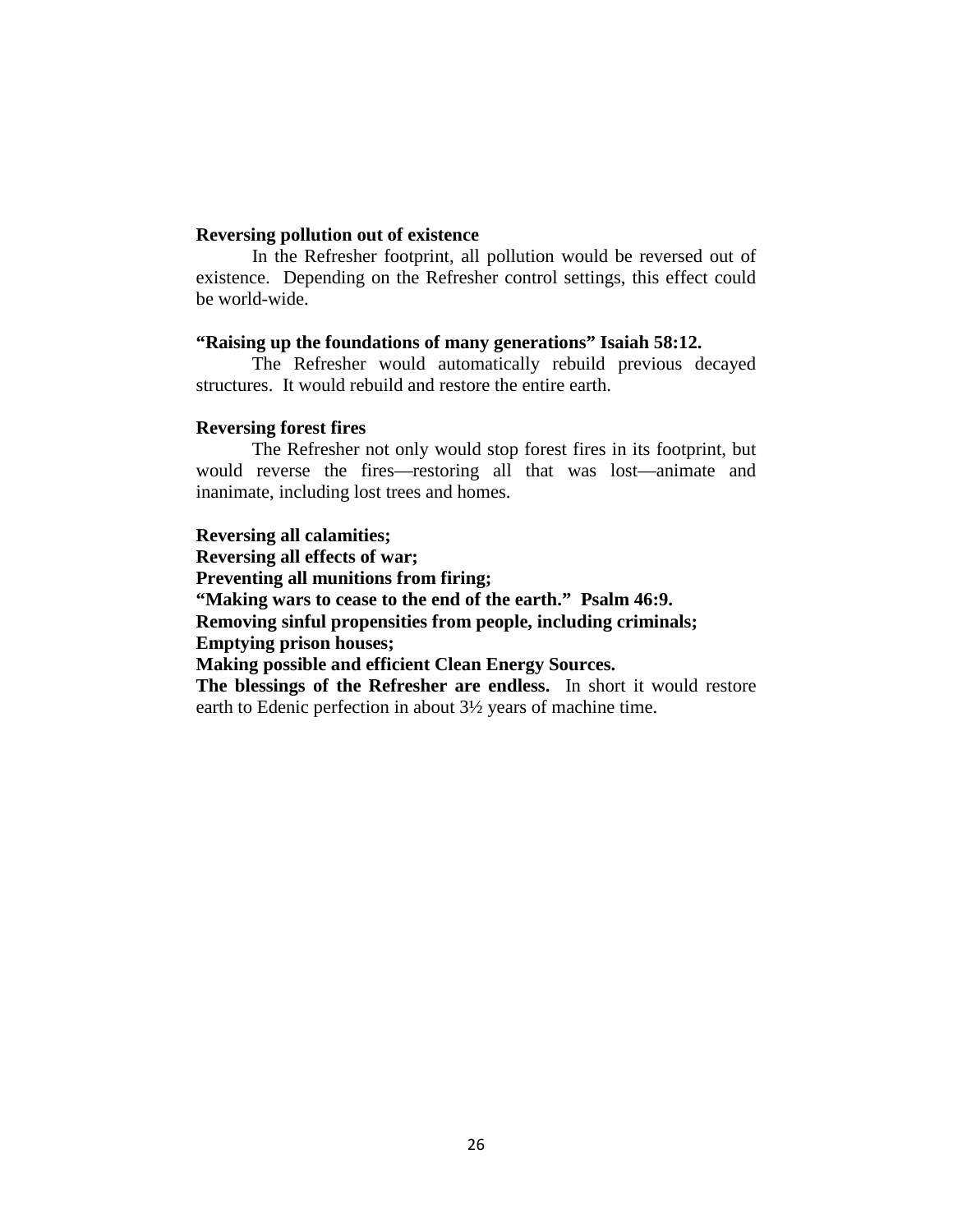# Recreating the Earth

# A. Alternate Method

Eden lost hungers for Eden restored. Genesis predicts the Serpent shall be trodden under foot of the Seed of the woman (Genesis 3:15; Romans 12:20). The first dominion shall come to the Tower of the flock (Micah 4:8). God's people long thought that would come through the creative acts of Jesus Christ after His Second Coming. But the Great Controversy is in overtime, and Jehovah Immanuel has taken the field. The earth itself may now be restored in a different way—through His technology of reversing the order to disorder arrow in the second law of thermodynamics globally. A machine of His design may now be built to restore all things in preparation for the Coming of our great Prince—the Lord Jesus Christ. One machine, the Refresher 1, could make old people young again, back diseases out of existence, un-decay everything, resurrect everything, and one step at a time restore the earth to Edenic perfection. The entire process would take about three and a half years machine time.

# B. The Theory of Everything

The theory of reversing the order to disorder arrow in the Second Law of Thermodynamics is presented in *Refresher 1 Manual*, Chapter 2, and *Rad Waste-free Power*, Chapter 2, by the Author.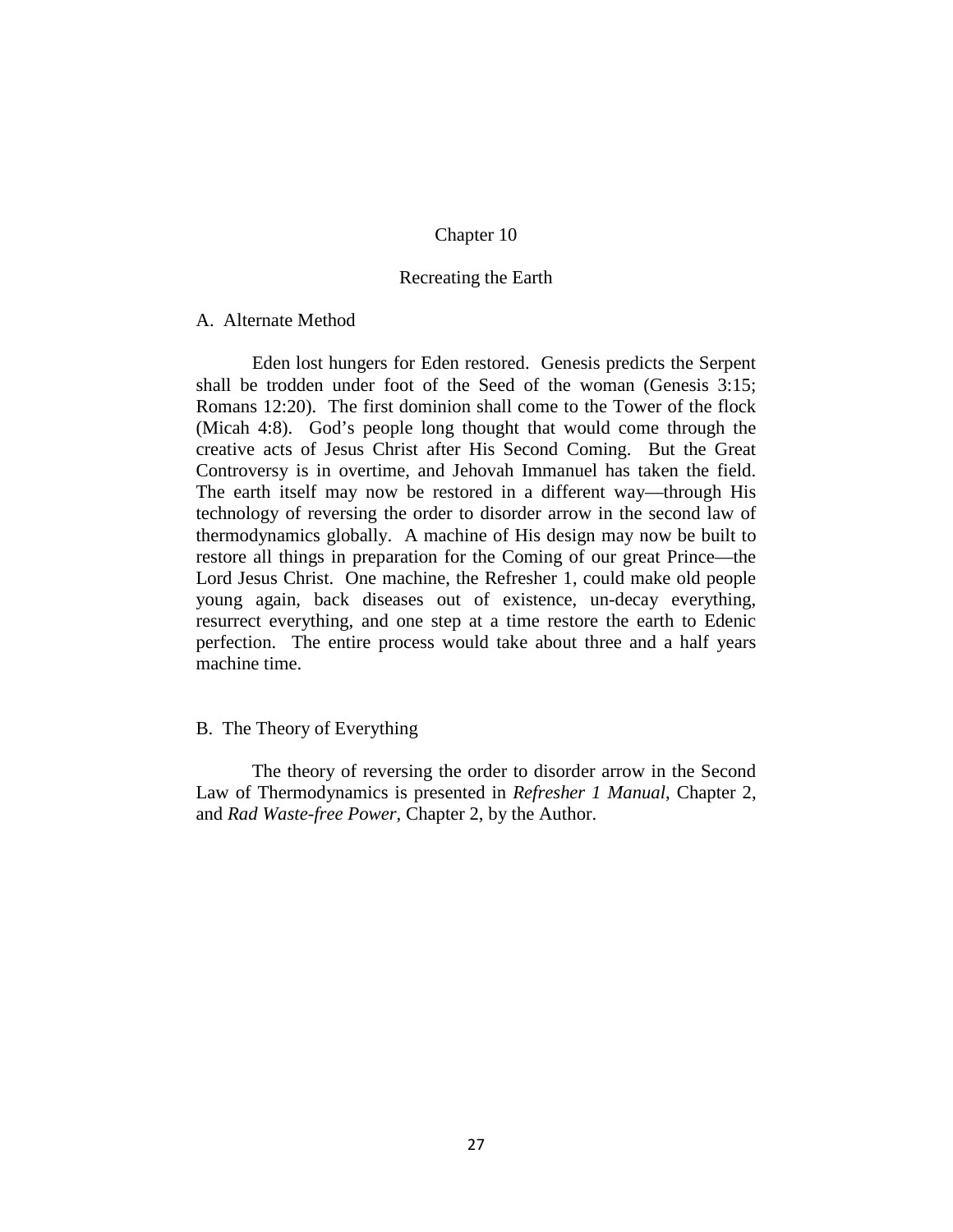#### **Bog Dating**

Analyses of Uranium 234 and Radium 226 values of average Uranium bogs show the topography of North America is less than 4,700 years old.

By G. L. Ziegler, P.O. Box 1162, Olympia, WA 98507-1162 USA, E-mail [ben\\_ent100@msn.com.](mailto:ben_ent100@msn.com)

# **Abstract**

The age of a Uranium bog can be determined by the relative abundance of the daughter products of Uranium 234 in the bog. The author was made aware of the fact in the early 1980s during a state licensing of a Uranium bog mining company. More accurate than individual bog data are the federal averages on the activity levels of Radium 226 in Uranium bogs nationwide—12 picocuries per gram (pCi/g). The Uranium 234 levels can be calculated from published values, and the age of the bogs can be modeled. The result is the age of the bogs nationwide which is less than 4,700 years. This is considerably less than recent datings of the ice age.

# **Introduction**

The significance of this paper is that the radioactive dating of Uranium bogs shows them to be much younger than current dating of the ice age.

In the work of Gordon L. Ziegler as Radiation Health Physicist for the State of Washington years ago, he stumbled across some data which might date Uranium bogs nationwide. His calculations put the ice age at less than 4,700 years ago, as opposed to 18,000 to 60,000 years ago as held commonly. [1,2]

At the Washington State Office of Radiation Control Section, Joseph S. Stohr interested the author in the dating calculations. Initial assumptions for calculating the age of the bogs were: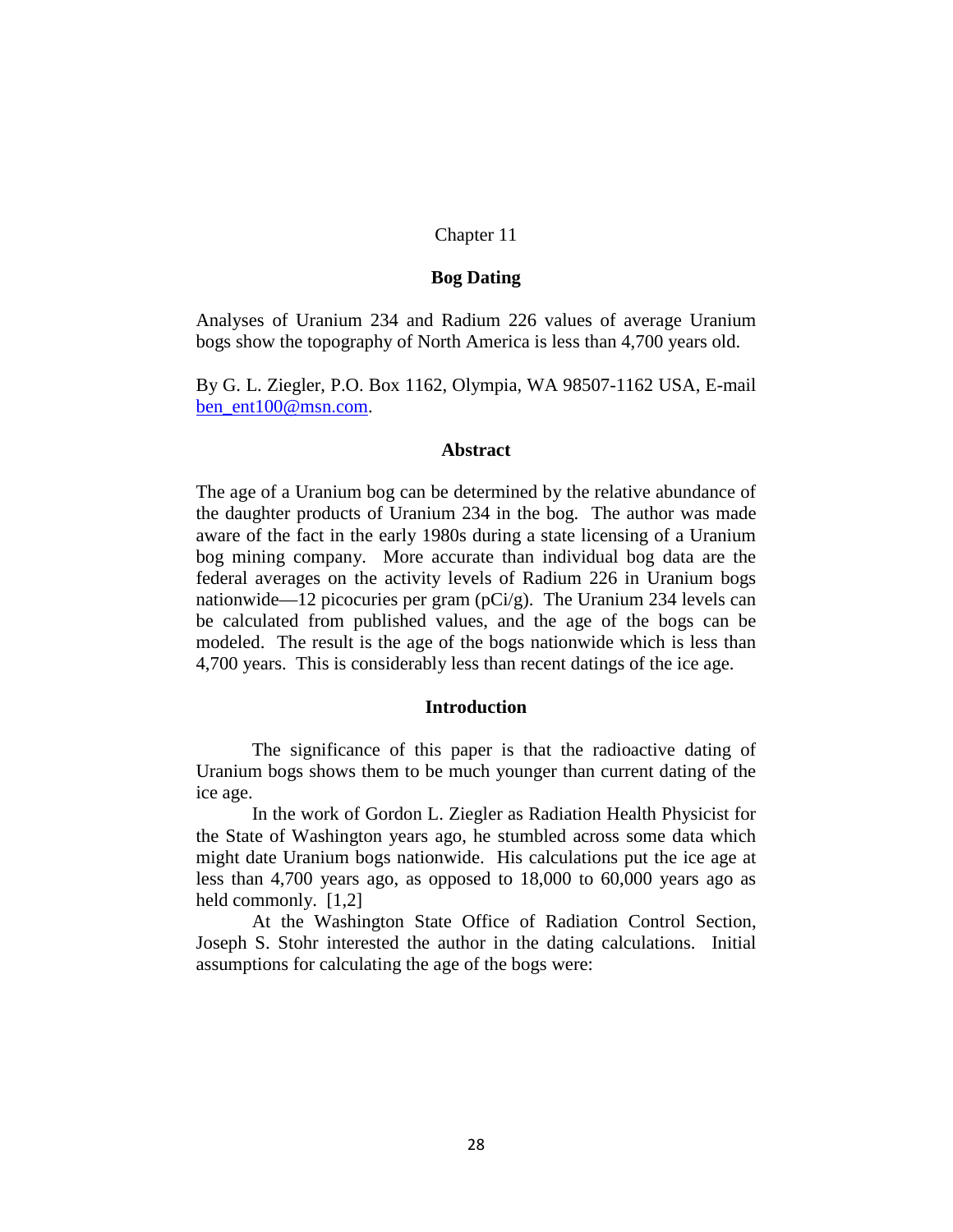Comparing the activity of the daughter products to the parent Uranium is a way of dating the deposit. Thorium is much more insoluble than Uranium, so most of the Thorium may have been left behind when the Uranium migrated to the bog. This phenomenon approximately resets the nuclear clock to zero, because Thorium 230 is a daughter of Uranium 234 which in turn is a distant daughter of Uranium 238. Radium 226 is a daughter of Thorium 230. The Radium 226 half-life is only 1602 years. [3] (p. 112). Most Radium 226 that washed down with the Uranium would be decayed by now. The current Radium 226 would have to come from ingrown Thorium 230. Since the half-life of Thorium 230 is 8.40 x 10<sup>4</sup> y, or 50 times that of Radium 226, the Radium 226 would keep up well with the in growing Thorium 230 in a transient equilibrium. So the Radium 226 would be the same as the Thorium 230 activity.

Thorium 234, Palladium 234m and Palladium234 have very short half-lives. So they would be in secular equilibrium with the Uranium 238. Since Uranium 234 and Uranium 238 are the same element, they have the same chemical and solubility properties. Therefore the Uranium 234 would not be separated from the Uranium 238 in the migration process. Thus the clock for Uranium 234 would not be set back to zero like the Thorium 230. The Uranium 234 would be old—in secular equilibrium with the Uranium 238. Therefore all we have to be concerned with is the in growth of Thorium 230 into Uranium 234, as the Radium 226 will follow the Thorium 230.

To illustrate the above decay chain, we present it in graphical form in Chart 1.

| <b>Nuclide</b><br>$^{238}$ <sub>92</sub> U | <b>Half-life</b><br>4.51 x $10^9$ y |
|--------------------------------------------|-------------------------------------|
| 234<br>Th<br>90                            | 24.1 <sub>d</sub>                   |
| 234<br>Pa <sup>m</sup><br>0.13%<br>98.77%  | $1.17 \text{ m}$                    |
| 234                                        | 6.75h                               |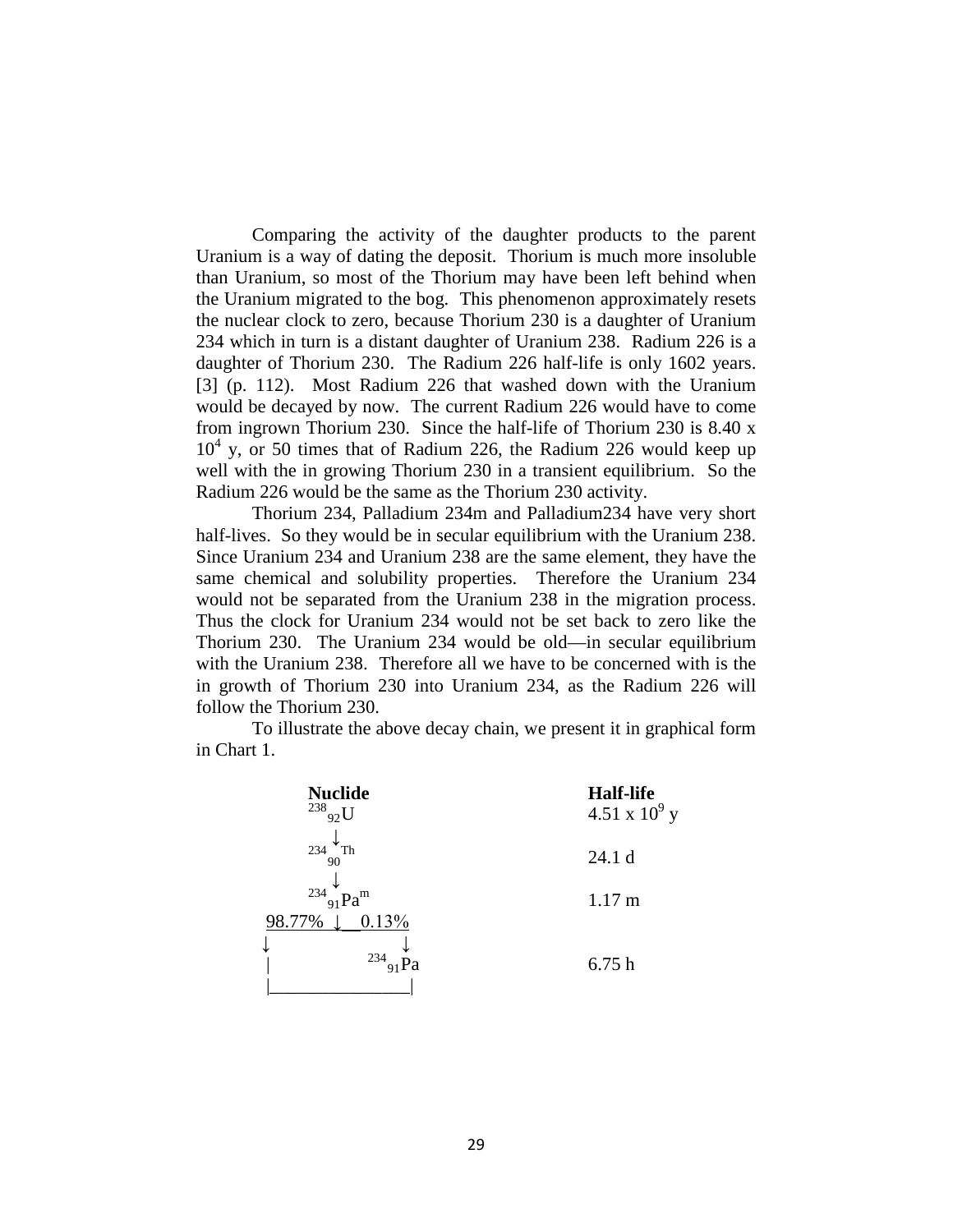$$
2.47 \times 105 y
$$
  
\n
$$
2.47 \times 105 y
$$
  
\n
$$
2.47 \times 105 y
$$
  
\n
$$
2.47 \times 105 y
$$
  
\n
$$
8.0 \times 104 y
$$
  
\n
$$
22688Ra
$$
  
\n1602 y

Chart 1: (Taken from [3].) This chart illustrates the decay scheme relationships between Uranium 238 and its daughter products down to Radium 226 together with the respective half-lives.

There are several inaccuracies in the initial assumptions. [a] Some Radium 226 undoubtedly washed down with the Uranium 234, and has not all decayed away. This would make the true age of the bog younger than calculated by the initial assumptions. [b] While Radium 226 activity would be the same as Thorium 230 activity after 100,000 years, unfortunately this is not true a few thousand years after a clock reset. In the early years, the Radium 226 would be high compared to the Thorium 230. This would make the true age of the bog younger than calculated by the initial assumptions. We will first calculate according to the initial inaccurate assumptions, then comment.

#### **Calculations by the Initial Inaccurate Assumptions**

Average data were taken from many Uranium bogs across the United States. Averages for a post glacial Uranium deposit mill are: ore grade  $U_3O_8$ —0.10%; Radium 226—12 pCi/g. [4] (p. 22). Two more data points are needed to calculate the date of the Uranium bog. The two are provided by the *Radiological Health Handbook*: U234—6.19 x 10-3  $Ci/g$ —0.0057% abundance. [3](p. 370.) The pCi/gram of the Uranium 234 in soil in the typical post glacial Uranium bog calculates from the above data:

$$
\frac{0.0010gU_3O_8 \cdot 0.848gU}{g \cdot 0.000057gU} \cdot \frac{0.000057gU^{234}}{gU} \cdot \frac{6.19 \times 10^{-3} \text{Ci}}{gU^{234}} \cdot \frac{10^{12} \text{ pCi}}{\text{Ci}} \approx \frac{300 \text{ pCi} U^{234}}{g \cdot 0.000057gU} \cdot \frac{10^{12} \text{ c}}{\text{Ci}}
$$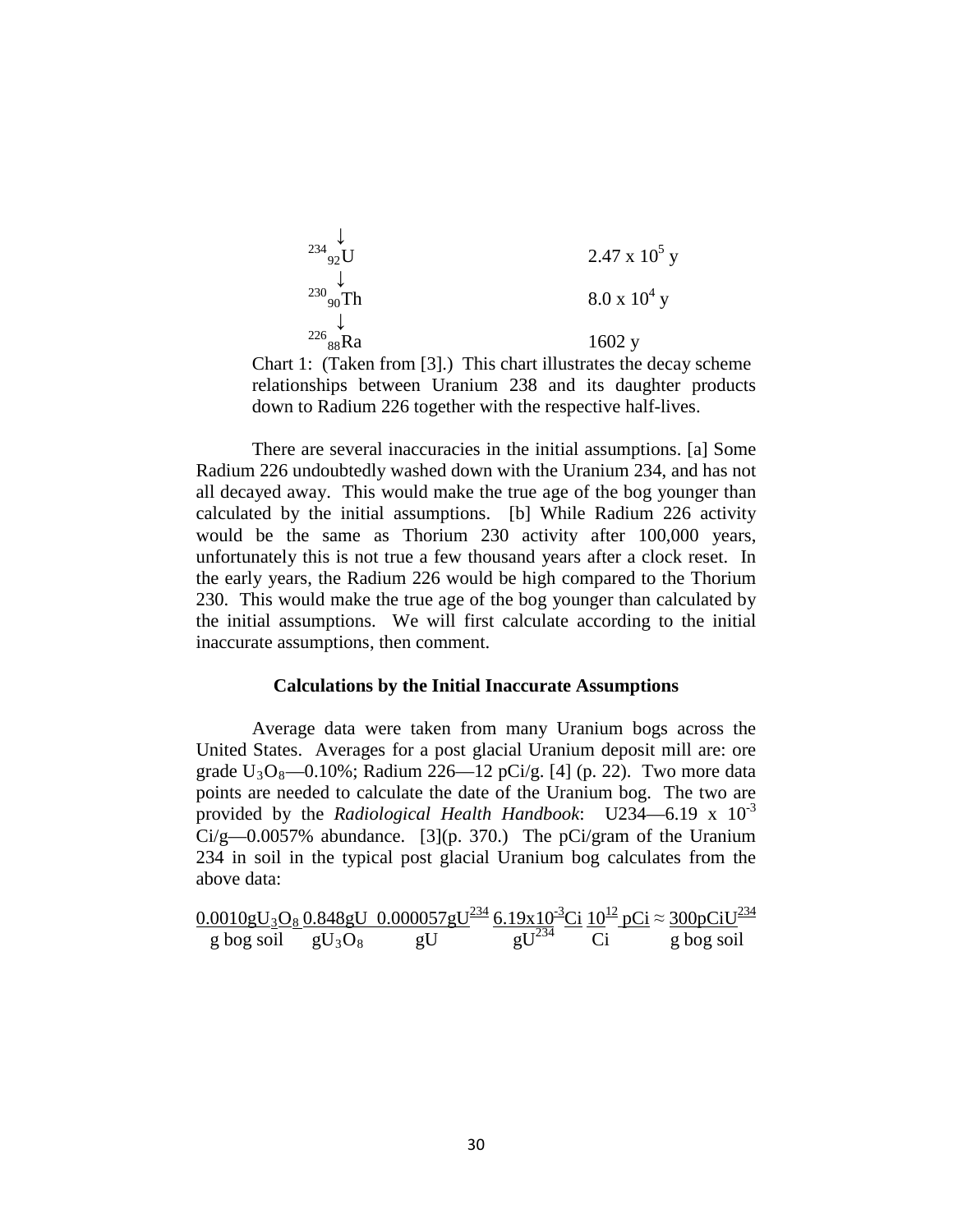There are 12 pCi/g Radium 226 in bog soil. By the above inaccurate assumptions, there would be 12 pCi/g Thorium 230. That is 4.0% in growth (0.040).

To date the migration, one may calculate the time of in growth, using Equation 8-44 in Ralph T. Overman and Herbert M. Clark, *Radioisotope Techniques.* [5]

$$
A_B = (A_A)_0 (1 - e^{-0.693/T}B).
$$

This equation is for secular equilibrium where half-life of parent is say 1000 times greater than that of the daughter, which is not the case for Thorium 230 in growth into Uranium 234 activity. But small in growth should make it an acceptable approximation. Note: This is not a close approximation. Because the half-life of the parent is not 1000 times that of the daughter, the activity of the parent is less than we would expect according to the assumption. Relatively speaking, the activity of the daughter is greater than we would expect. The in growth is faster in shorter time. The true age of the bog would be younger than calculated using this assumption. But we can still calculate the upper limit of the age of the bog using this assumption.

Solving for t we get

$$
t = \frac{T_B}{-0.693} \ln \left[ 1 - \frac{A_B}{(A_A)_0} \right].
$$

For Thorium 230 in growth of 4.0% into Uranium 234, we get:

$$
t = \frac{8.0x10^4}{-0.693} \ln[1 - 0.040] \approx 4,700 \, years.
$$

Our radio-dating is a little on the long side, but that is to be expected. If any Radium 226 washed down with the Uranium 234, over one eighth of it would still be here. The in growth of Radium 226 and Thorium 230 would be somewhat less than we above calculated, and the in growth time would be less. Though Thorium is much less soluble than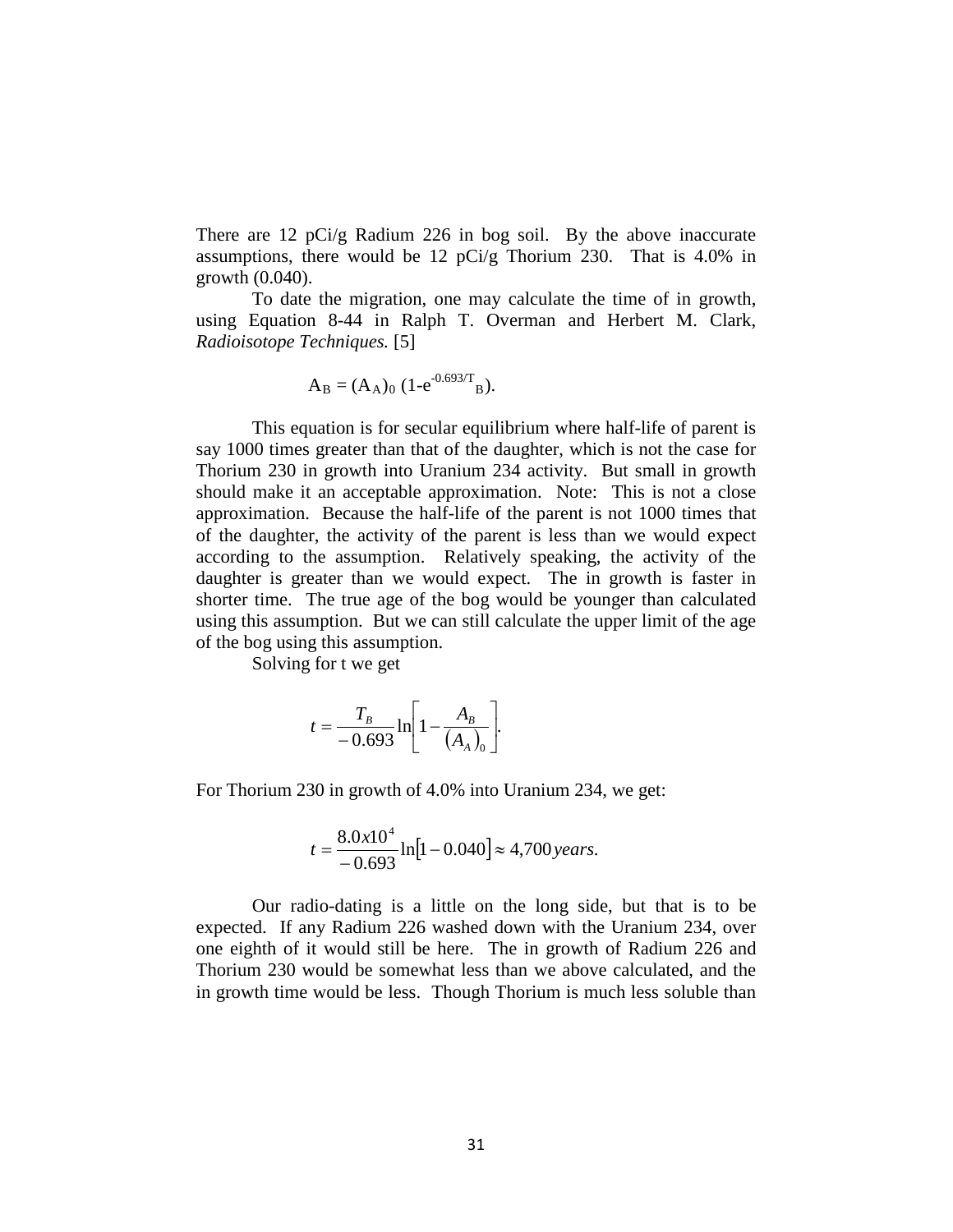Uranium, some of it could still have been washed down with the Uranium. The in growth period would again be shorter. The above error would also make the real age of the bogs and the wholesale reconfiguring of earth's land masses more recent than our rough simple calculation.

In conclusion, the Uranium 234 and Radium 226 abundance data in bog soil are typical of Uranium bogs anywhere in North America. The dating then is of the topology of the earth's surface. This study shows that the world-wide topology altering event took place less than 4,700 years prior to 1960 to 1983, when the data were taken. This is much more recent than even the ice age by other dating means. The ice age was simply not as old as it has been thought to be.

#### **References and Notes**

- [1] Christopher R. Scotese, Last Glacial Maximum, The Last Ice Age, Paleomap Project, [http://www.scotese.com/lastice.htm](http://www.scotese.com/lastice.html)l.
- [2] The Last Ice Age, Climate Timeline Tool: Summary of 100000 Years, [http://www.ngdc.noaa.gov/paleo/cyl/100k.html.](http://www.ngdc.noaa.gov/paleo/cyl/100k.html)

[3] *Radiological Health Handbook*, Revised Edition (Rockville, Maryland 20852: Bureau of Radiological Health and the Training Institute, Environmental Control Administration, U.S. Department of Health, Education, and Welfare, Public Health Service, Consumer Protection and Environmental Service, January 1970).

[4] Joseph S. Stohr and John L. Erickson, "Regulation of a Post-Glacial Uranium Deposit in the State of Washington," *Sixth Symposium on Uranium Mill Tailings Management*, Fort Collins, Colorado, February 1-3, 1984, Geotechnical Engineering Program, Civil Engineering Department, Colorado State University, Appendix A, Comparative Analysis.

[5] Ralph T. Overman and Herbert M. Clark, *Radioisotope Techniques* (New York: McGraw Hill Book Company, Inc., 1960) p. 305.

Acknowledgment: The initial help of Joseph S. Stohr is acknowledged. He did the lion's share of the work.